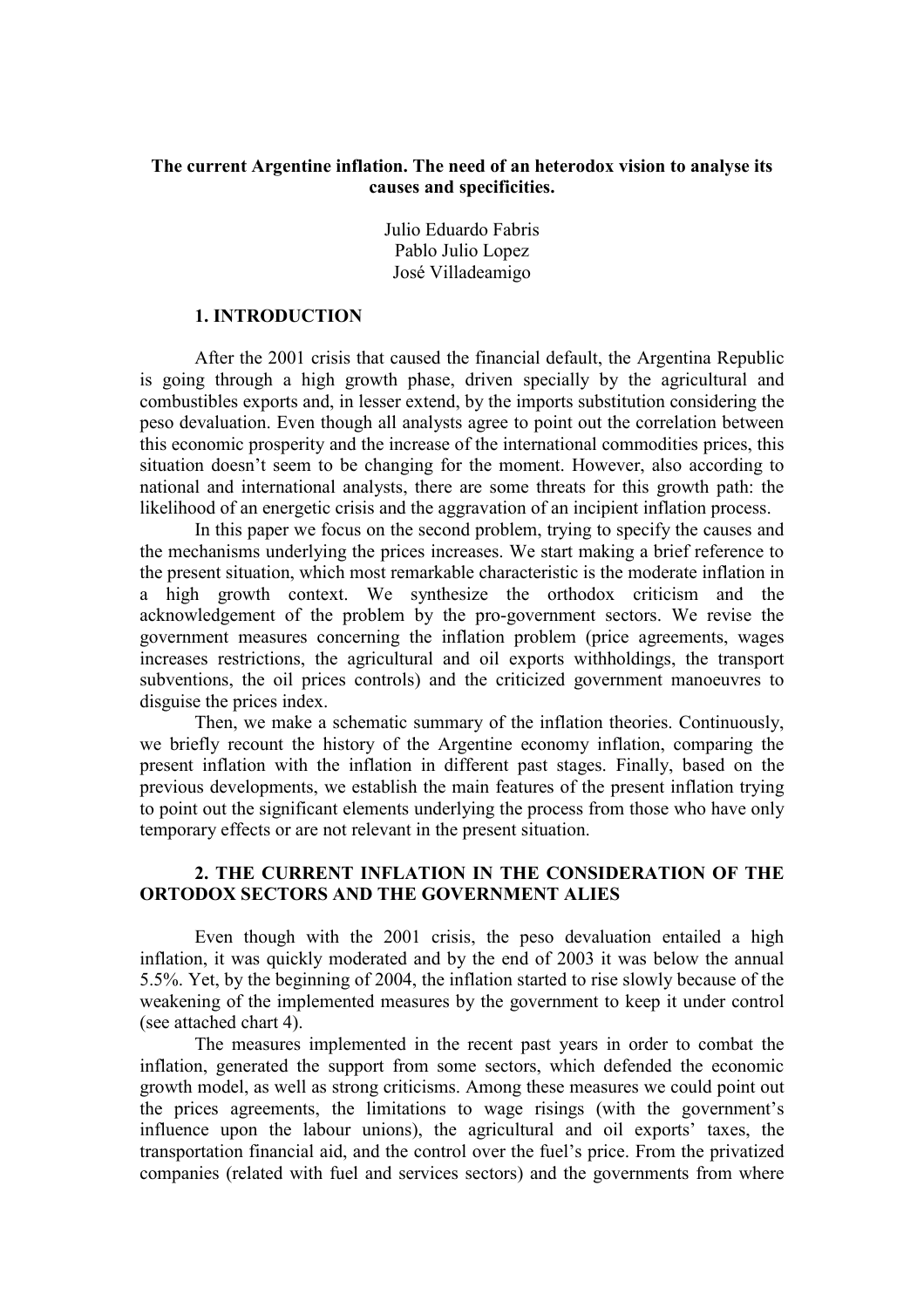this companies come from (bear in mind that privatized companies belong to international capitals, mainly French and Spanish) started to put pressure on the prices controls, threatening with international legal settlements, while the international organizations (IMF, WB, etc.) start to put an alert on the model risks, which essentially involved the energetic crisis and the inflation.

By the end of 2005, the upcoming government policy was visible when President Nestor Kischner asked his Economy Minister, Roberto Lavagna, to present his resignation, because, even though he was very prestigious for handling the debt trade, he was also in favour of slowing down the economy (mainly by obstructing the wage increments) in order to keep the inflation under control. Felisa Miceli took his place the  $29<sup>th</sup>$  of November of 2005. She reinforced the policy involving the prices agreements and prices controls, which generated adverse reactions upon the liberal orientated economic consultants as well as the international organisms.

For instance, in August of 2006, even though the inflation was decreasing, the IMF warned about the risks of inflation in Argentina and asked to put an end to the prices agreements, in order to fight against the inflation based on surplus fiscal and the public expenditures reduction.

The IMF intervention encouraged the businessmen and the consultants who started to question the anti inflationary measures from the government. During the following months to the announcement, the President of the Argentine Industrial Union<sup>1</sup>, former president of the Inter American Development Bank, Enrique Iglesias<sup>2</sup>, and the liberal economist Roberto Cachanosky<sup>3</sup>, among others, questioned the government's anti inflationary policy, and alerted on the inflation. Also, Roberto Cachanosky compared that moment' situation with the one that took place in July of 1975 known as "Rodrigazo", where an hyperinflation was the consequence of a 100% devaluation.

On the other hand, those economists that agreed with the government policy (Frenkel<sup>4</sup>, Fracchia<sup>5</sup>) and some businessmen government friendly (Percarmona<sup>6</sup>) retorted to these critics with a strong model defence.

At the same time, the Government started an offensive plan in order to maintain the consumer price index (CPI) under control, arguing that their calculations didn't take into account the prices resulting of the agreements between the government and some traders. The CPI was calculated by the INDEC (National Institute for Statistics and Census) using a method based on international recommendations, and specialists with a wide experience on the field where in charge. By the middle of 2004, Minister Lavagna had his first confrontation with the INDEC when he questioned upon the poverty index.

 1 "Méndez alertó sobre el control de precios (Méndez alerted about inflation control)". Published La

Nación article in 03/11/2006.<br><sup>2</sup> "Recomiendan limitar los acuerdos de precios (economist recommend to limit prices agreements)" Published La Nación article in 01/11/2006

<sup>&</sup>lt;sup>3</sup> Cachanosky, Roberto, "Inflación: tres teorías y un solo final (Inflation: three thoeries and one end)" Published La Nación article in 29/10/2006.

<sup>4</sup> Frenkel, Roberto, "Los antecedentes del rodrigazo (the Rodrigazo antecedents)", Published La Nación article in 05/11/2006.

<sup>&</sup>lt;sup>5</sup> Fracchia, Eduardo "Todavía hay margen para maniobrar (there's still room for manouevre)" Published La Nación article in 29/10/2006.

<sup>&</sup>lt;sup>6</sup> "Enrique Pescarmona, presidente del 42º Coloquio de IDEA. Confía en que este año el crecimiento será tan alto como en los tres anteriores y subraya: 'Tendremos póquer de nueve' (Enrique Pescarcomona, 42º IDEA discussion president. He trusts this year the growth rate will be as higher as the past three years)" Published La Nación article in 29/10/2006.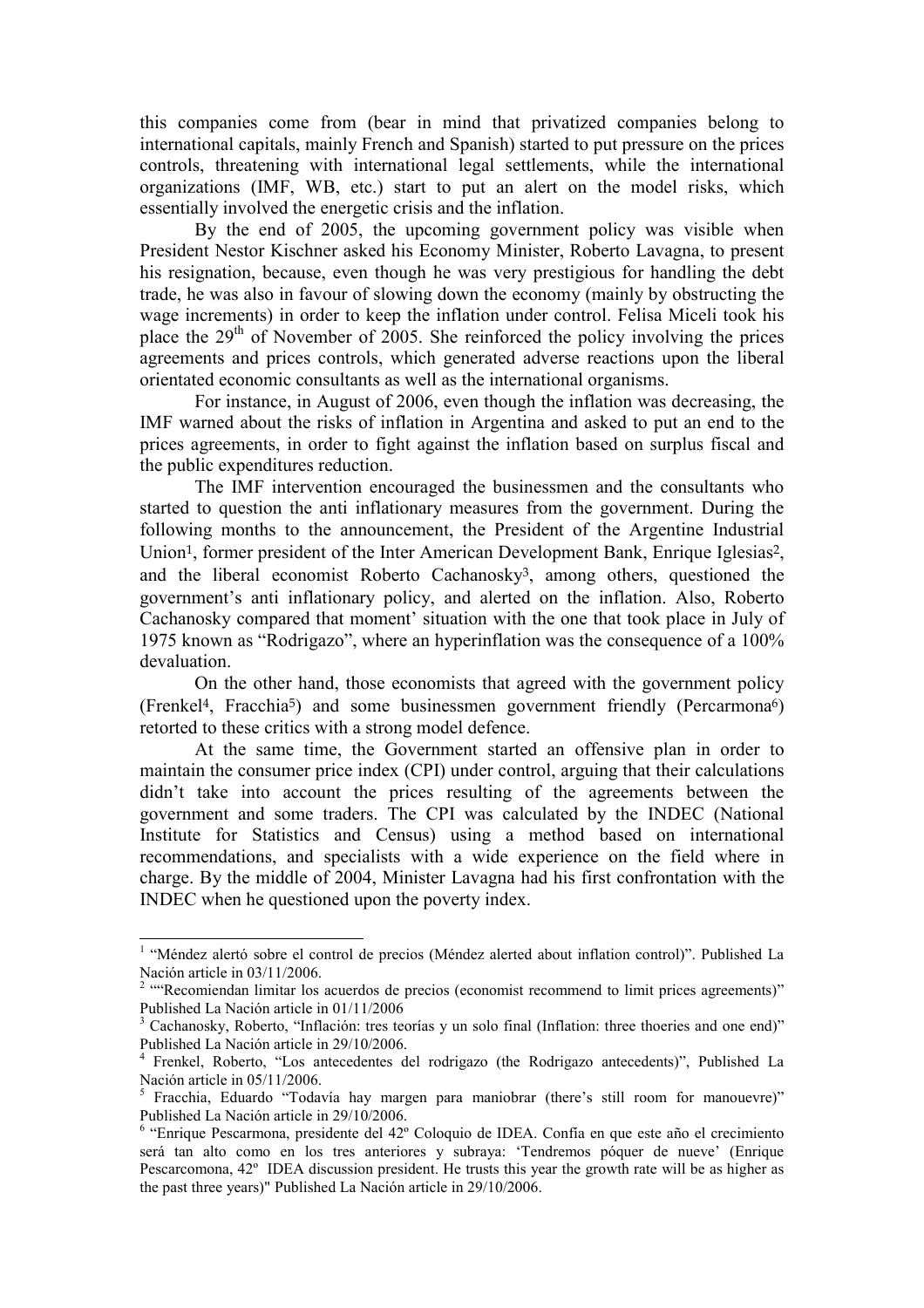This offensiveness over the INDEC continued to grow and the official intervention came to the point of removing the Organism Director from her charge when she wouldn't accept changes in the methodology for calculating the consumer price index. The Secretary of Commerce, Guillermo Moreno, promoted this measure after which the Institution, during 2007, had to change three Directors in three months.<sup>7</sup>

During the year 2007, the INDEC suffered from a crisis that involved technical debates, union struggles and even Judicial Claims, all of which developed in a Government victory as he managed to control the index confection procedure. Yet again, in September of 2007 started growing the conflict with the Statistics Office from Mendoza province due to differences regarding the figures that the two indexes reflected. This province indexes almost duplicated the official one (which bases its measurements on data from the Province Buenos of Aires). By the beginning of 2008, the government managed to equalize both indexes by applying politics management and all kinds of pressure to the Mendoza Office.

The government struggle against inflation (precisely against its perception) didn't limit itself to retouches the consumer price index (CPI). It went much further by denying the existence of an inflation process. The Government Cabinet Chief, Alberto Fernandez, declared last September: "In Argentina there's not such thing as inflation" 8

The Government's policy and manoeuvres managed to keep the price index below the annual 10% rate. As a result of this, in March of 2008 when most of the unions negotiated their wages in an uncertain context regarding the real inflation, the Government and its allies could present as a success a 20% increasing wage for the whole year. The real inflation index is possibly close to the ones determined by the provinces indexes, which were around an 18% annual average for the 2007.<sup>9</sup>

The current situation concerning the inflation rate measurement is unclear. The Government allied economists tried to minimize it at first, as it was officially announced the returning to a reliable index. These economists started to feel unsettle as the Government insisted on report not believable figures and they are now not reserving their concern regarding the inflation acceleration. Their belief is that the situation can still get under control, but in order to be able to do so, a reliable index that allows measuring the inflation's evolution is needed.<sup>10</sup>

At the same time, some Government Academic allies started asking for a slow down of the economy, as a mean to fight against the inflation<sup>11</sup>, though this posture is not yet generalized among them.<sup>12</sup>

 $\overline{a}$ 

 $<sup>7</sup>$  In January the director of the consumers price index area, Graciela Bevacqua, was removed of the</sup> organism and Beatriz Paglieri was appointed to take her place. In March the INDEC director, Lelio Mármora, resigned to his post and Mario Krieger took his place. In April, Alejandro Barrios replaced Mario Krieger and in May, Ana María Edwin replaced Alejandro Barrios.

<sup>8</sup> La Nación published article in 24/09/07.

<sup>&</sup>lt;sup>9</sup> The Mendoza province's consumer price index determined a price variation of 17,8 %. See Salvatore (2007).

<sup>&</sup>lt;sup>10</sup> "The inflation acceleration damages all the political economy" Roberto Frenkel in Clarín (the most popular newspaper in Argentine) of the 18/02/2008; "Argentine is in good position to overcome an adverse external context. Its weakness is the inflation risk." Guillermo Rozenwurcel in Clarín of the 08/03/2008.

 $11$  For example, last February, Frenkel stated "Yes... I want to cool down the demand. I want to bring the fever down of the patient" (Clarín, 18/02/2008). In March Rosenwurcel agreed on the importance of "slow down private consume, in particular the one of the middle and high income sectors, and confirm the reduction in the public expenditures growth" (Clarín, 8/3/08). Also, Heller declared in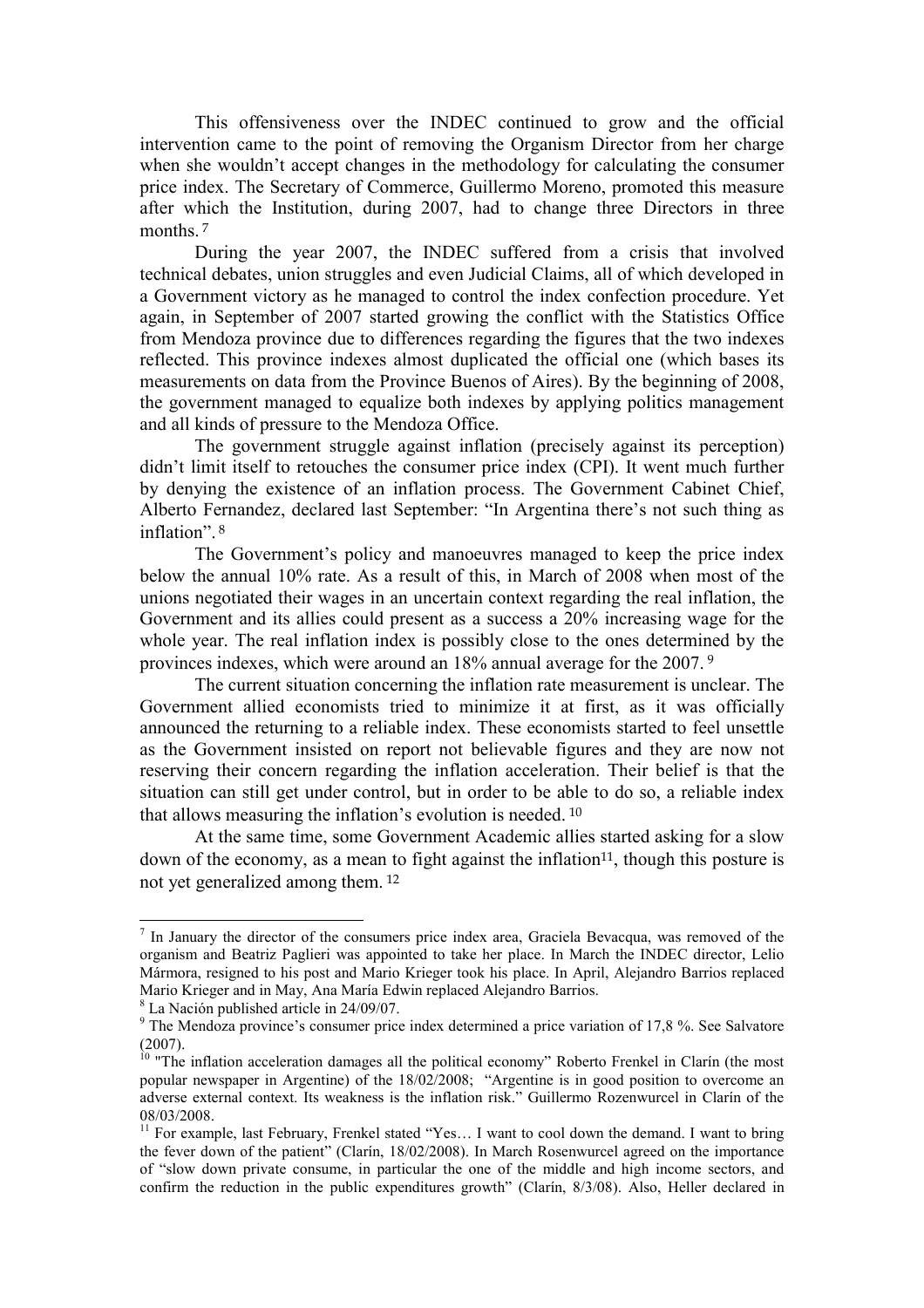As their advisement keeps falling in the government deaf ears, the pro government economists' uneasiness grows. This situation allowed the main opposite printed media (La Nación) to be able to get several of them to write in this journal a "constructive criticism" to the anti inflationary policy.<sup>13</sup>

To the orthodox economists and the international organisms such as the IMF and the World Bank, the inflation acceleration brought new ideas with it. Anoop Singh, IMF representative for Latin America, for instance, recommended to suspend the wage negotiations and to distribute food among those in need.<sup>14</sup> Despite these creative efforts (unviable in a democratic context) the IMF essential suggestion continues to be the fiscal surplus and the public expenditures reduction.<sup>15</sup> The IMF also expressed its doubts regarding the official method to calculate inflation, which led the local government to an angry rejection.

Some of the economists who belong to the opposition insist on proposing monetary remedies. This is the case of Broda<sup>16</sup> and the consultant FIEL.<sup>17</sup> The less orthodox ones, such as the former Minister Lavagna, make a mixture of orthodox measures with others, trying to uphold the model.<sup>18</sup>

# 3. A NECESSARY THEORETICAL CONTEXT TO STUDY THE INFLATIONARY FRAME

Even though it is necessary to analyse each case on a particular bases and there's not such thing as a universal reason that could explain the inflation, it is imperative to establish a theoretical frame, which will allow us to focus on each particular study.

There are three identified theories regarding the inflationary matter among the general economic literature: demand-pull inflation, cost-push inflation and structural

 $\overline{a}$ 

April "some people say that its necessary to cool down the economy; I think that its important to eliminate the not essential consumes" (La Nación, 20/04/08).

<sup>&</sup>lt;sup>12</sup> For example, in Schvarzer's opinion, "if they want to show down the economy with orthodox measures, reducing the growth rate from the actual 8 per cent to a 4 per cent, the economy will loose approximately US\$ 12.000 millions, and that scenario doesn't guarantee that the inflation will be reduced after all" (La Nación, 20/04/08).

<sup>&</sup>lt;sup>13</sup> "Warning from economists close to the government. Inflation complicates the model continuity." La Nación, 20/04/08.

<sup>&</sup>lt;sup>14</sup> "The main priority is to avoid wage negotiations so not to promote higher prices" Singh then specified that he doesn't reject the wage negotiations, but they have to be very cautious. "There are other options to be analysed, like the food or money distribution to the people that are more in need" (La Nación, 12/04/2008).

<sup>&</sup>lt;sup>15</sup> "In the Argentina economy, the threats are the inflation and the excessive public expenditures" and "The monetary policy must be aimed to floating exchange rates, the fiscal policy must slow down the expenditures, the financial sector must be closely supervise and the social policies must be used to reduce the impact of the food price increases for the lower income sectors." (La Nación, 11/04/2008).

<sup>16</sup> See "El riesgo de menospreciar la inflación (the risk to underestimate inflation)" published in La Nación (03/02/08). "Its essential for the Central Bank to control the private demand for money in order to manage inflation."

<sup>&</sup>lt;sup>17</sup> "To limit the expansion of public expenditures, to control the wages increases and not to change the exchange rate that is the only anchor for the prices of the economy" and also "More orthodox financial policies, a bigger fiscal surplus according to the high exchange rate and a more strong price policy are need."

 $18$  A report of the consultant ECOLATINA (22/02/08) says "Its important to reduce the pressure over the demand. The fiscal policy must be the anchor of the aggregate demand. This means increasing the primary surplus to a 4% of the GPD" and, on the other hand, "Its important to incentive investments and production of some critics sectors (like the energetic or the livestock sectors)"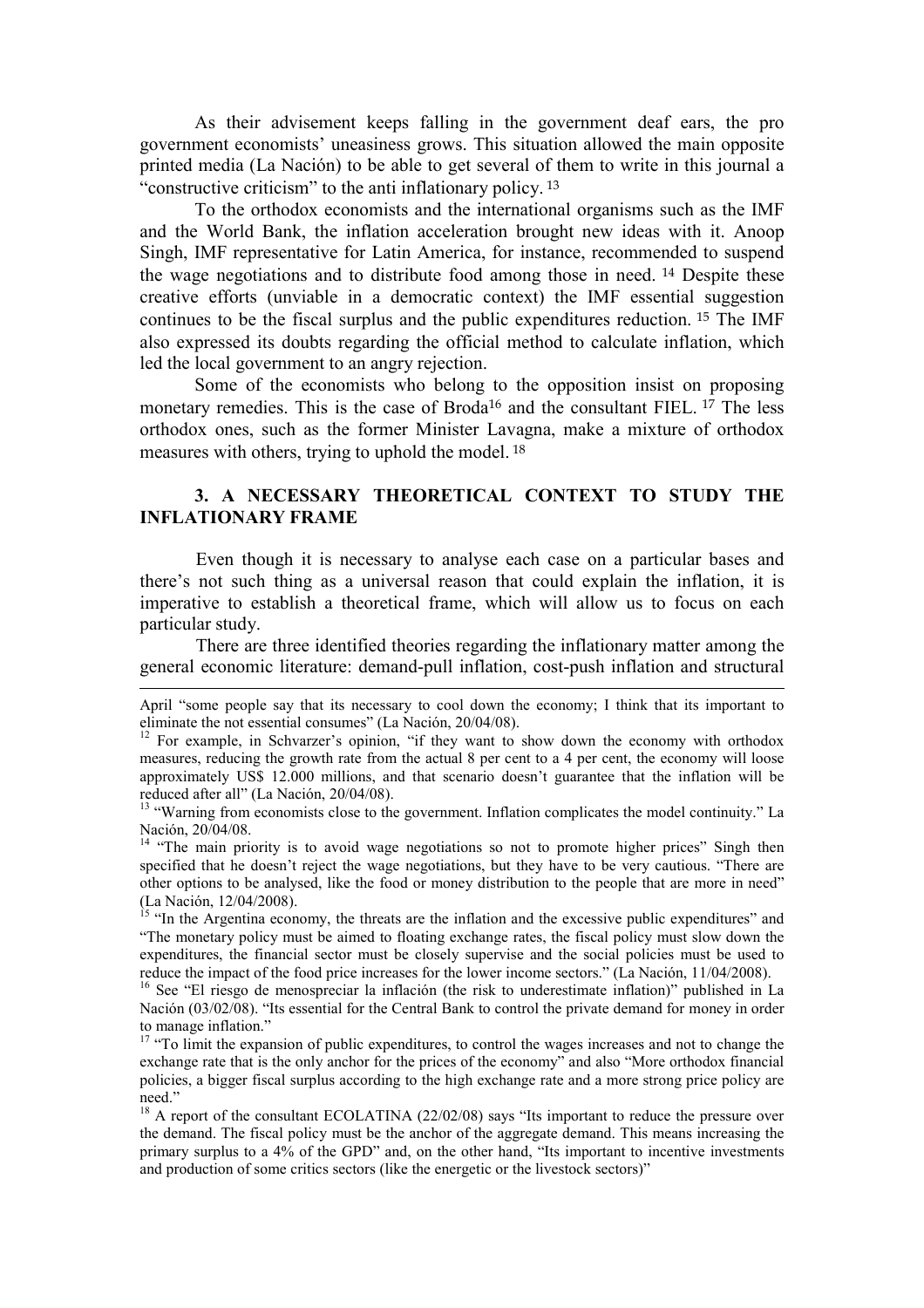inflation. Each of these theories identifies a factor as the cause of the inflationary process. In the demand-pull inflation theory, the aggregate demand excess is what causes inflation. In the cost-push inflation theory, the reason is the increase in a productive cost. Finally, in the structural inflation theory, what causes inflation are the rigid aspects and the inefficiency of the economic structure.

It is important to point out that none of these theories are necessary related to a particular economic school, and also it could be said that diverse interpretations could be related to one or more than one of these theories. The monetarism, for instance, has an explanation compatible with the demand-pull inflation as well as the cost-push inflation, although to those who identify themselves with that school of thought the ultimate cause is always the same: the amount of money that is injected in the economy.

As well as the theories that identify the inflationary process trigger causes, there are mechanisms that propagate prices raisings once these started to express. These mechanisms are: the inflationary inertia, the expectations and the distributive struggles. Subsequently, here is a brief introduction to the theories followed by the propagation mechanisms.

#### 3.1 Some inflation theories and causes

### Demand-pull Inflation

 $\overline{a}$ 

An increase on the aggregate demand, in a full employment and a relatively rigid supply scenario, it gets generally translated into inflation. The demand-pull inflation is compatible with several theories and economic schools, which, though they identify the demand excess as the inflation generator, the explanation to this is quite different.

The Pre Keynesian economists rose to give an explanation to the prices movement with the money quantitative theory. This theory has a long tradition and it was defended and formulated by a lot of economists: Cantillon, Hume, Ricardo, Mill, Marchall, Fischer, Pigou, Hayek, etc. According to this approach, the theoretical frame of neoclassical economy comes from a dichotomy between the real economy side and the monetary one, in other words, between the real variables and the nominal ones. This dichotomy was based upon the notion of a real variables determination existence that didn't depend on the nominal or the monetary variables. The nominal determination was ruled by the quantitative theory, which made the price level dependable on the amount of money (presuming a constant money speed circulation and the full employment product level).

In a full employment situation, any money injection will be translated as an increase on any component of the demand despite the supply possibilities. This is the root of what later on was called monetarism: the prices' variation can be explained with the variation on the amount of money.<sup>19</sup>

In contrast to the neoclassical economy, in the Keynes' theory (1936) the product's level is not predetermined on the full employment level; therefore, the inflation can be as easily explained as well as the unemployment, because both

 $19$  The quantitative theory doesn't explain completely the mechanism through which an increase in the money supply generates an increase in the expenditures that produces inflation. Wicksell rectified this mistake proposing that the money flows to the economy in the form of banks credits, allowing investments to exceed savings. Together with the quantitative theory supporters, Wicksell also considered that any increase in the money quantity generates inflation, unless there is an increase in the total factors productivity.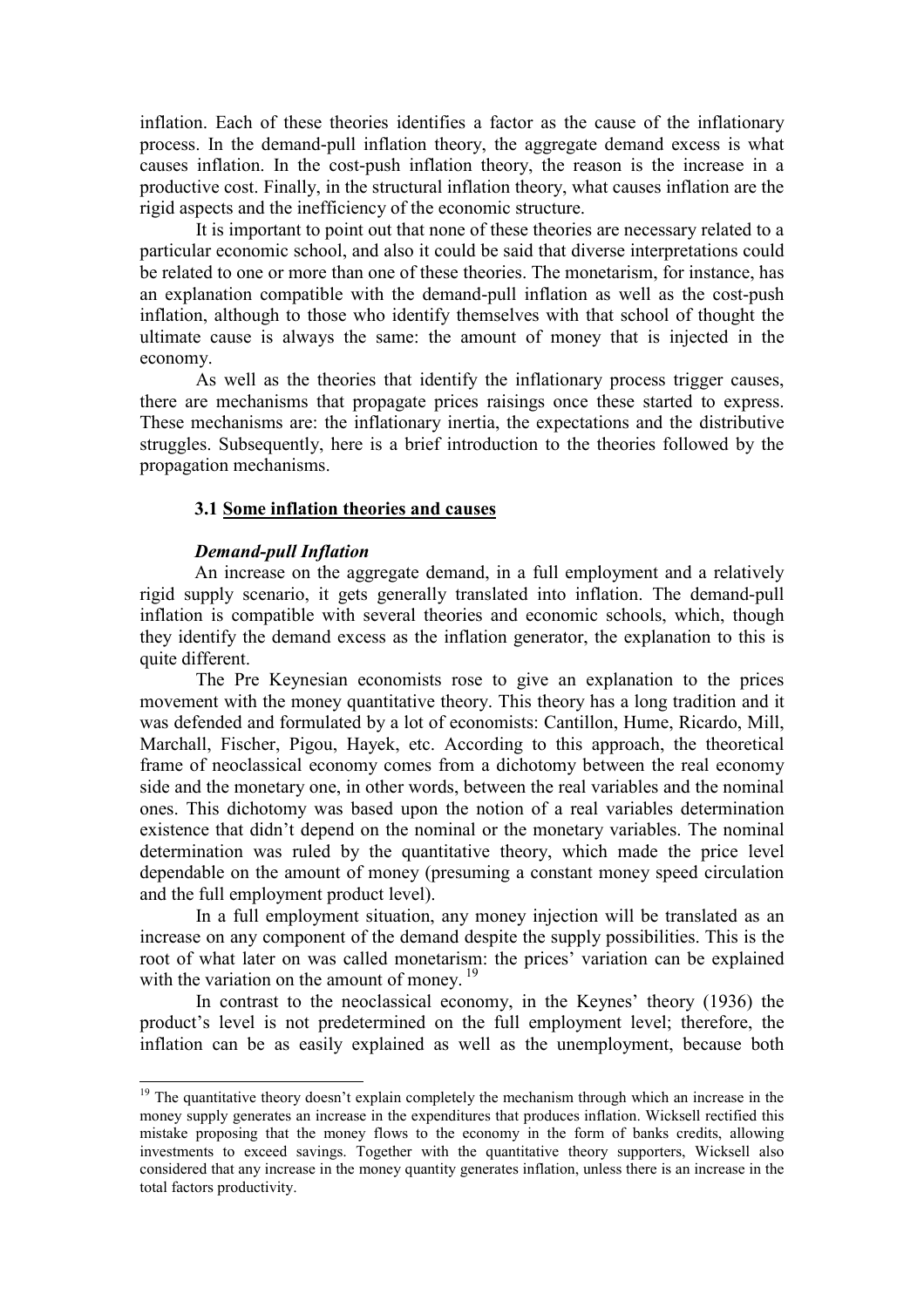depend on the aggregate demand volume (precisely what Keynes called effective demand). As deficient demand generates unemployment, an excessive demand causes inflation.

According to this concept, a demand increment links itself to the cyclic growth process. When we find ourselves on the growing phase of the cycle, it could occur this kind of unbalance, due to an increasing demand and a supply that has a late readjustment. Unlike to the monetarism, to the Keynesian conception, an increase on the prices without an increase in the amount of money can occur as well as there could be an increase in the amount of money without this being translated in inflation.

 During the Fifties and the Sixties, the orthodox monetarism started a slow path that would take it to domain the economic theory scenario during the Seventies. The debate between Keynesian (represented by the neo-classical synthesis) and the monetarism came to its most important point when Friedman published "Theoretical framework for monetary analysis" in 1970; publication that gave an explicit and formal frame to the monetarists ideas.<sup>20</sup>

 Another important movement on the monetarism development came from the analysis made by Phelps (1967) and Friedman (1968) regarding the Phillips' curve. The magnified due to expectations Phillips' curve complemented the quantitative theory by giving a more accurate analysis on how the causal effects due to changes in the amount of money, distributed themselves in real and nominal magnitudes. The deduction of a vertical Phillips' curve for the long term implied that the aggregate demand policies only could affect the product and the employment level on a shortterm, while on a long-term the only consequence is the inflation.

Even though to the monetarist conception, the real economy is intrinsically stable, it can loose stability due to the monetary variables evolution. Therefore, the monetary offer should be under control.

Although Friedman's monetarism loose field within the orthodox economy, it can't be said that the theories that took its mainstream place weren't monetarists. The New Classic Macroeconomic<sup>21</sup> was centred on the presumption of rational expectations<sup>22</sup> (opposite to Friedman's conjecture of adaptive expectations), which formation was based on all the information available and the use of the "correct" economic model; and the new theory thrust presumption was that of the *markets that* are hollowed constantly, according to the walrasian tradition. This implies rejecting the neoclassical synthesis presumption regarding the prices' rigidity and the market's imperfection. According to New Classics prices are flexible equilibrium prices. As a result of this, the economy is seen as if it is in a constant state of balance (on a short and long-term basis). Any economic policies that generate an increase on the aggregate demand would only be translated in a prices increment without this being reflected on the real variables.

In this scenario, the orthodox recommendations regarding economic policy are merely restrictive policies. Neither the monetary expansive policy has an effect on the

 $\overline{a}$ 

 $20$  The author developed these ideas from the fifties. Milton Friedman published in 1956 "The quantity theory of Money. A restatement", showing the Quantitative Theory as a money demand theory.

 $21$  The new approach came up from the core of the monetarism and it was call New Classic Macroeconomic. Although this "new monetarism", which consolidated at late seventies, incorporated some elements of the monetarism, it differentiated from that theory because of some starting hypothesis and the more extreme conclusions at which it arrived. According to the New Classics, the monetarism had a weakness, which was the existence of the Phillips curve for the short term. If the trade off between inflation and unemployment exists for the short term, then its possible to use economic policies in order to stabilize the economy, as established by Keynesianism.

 $22$  John Fraser Muth first formulated this behaviour hypothesis in 1961.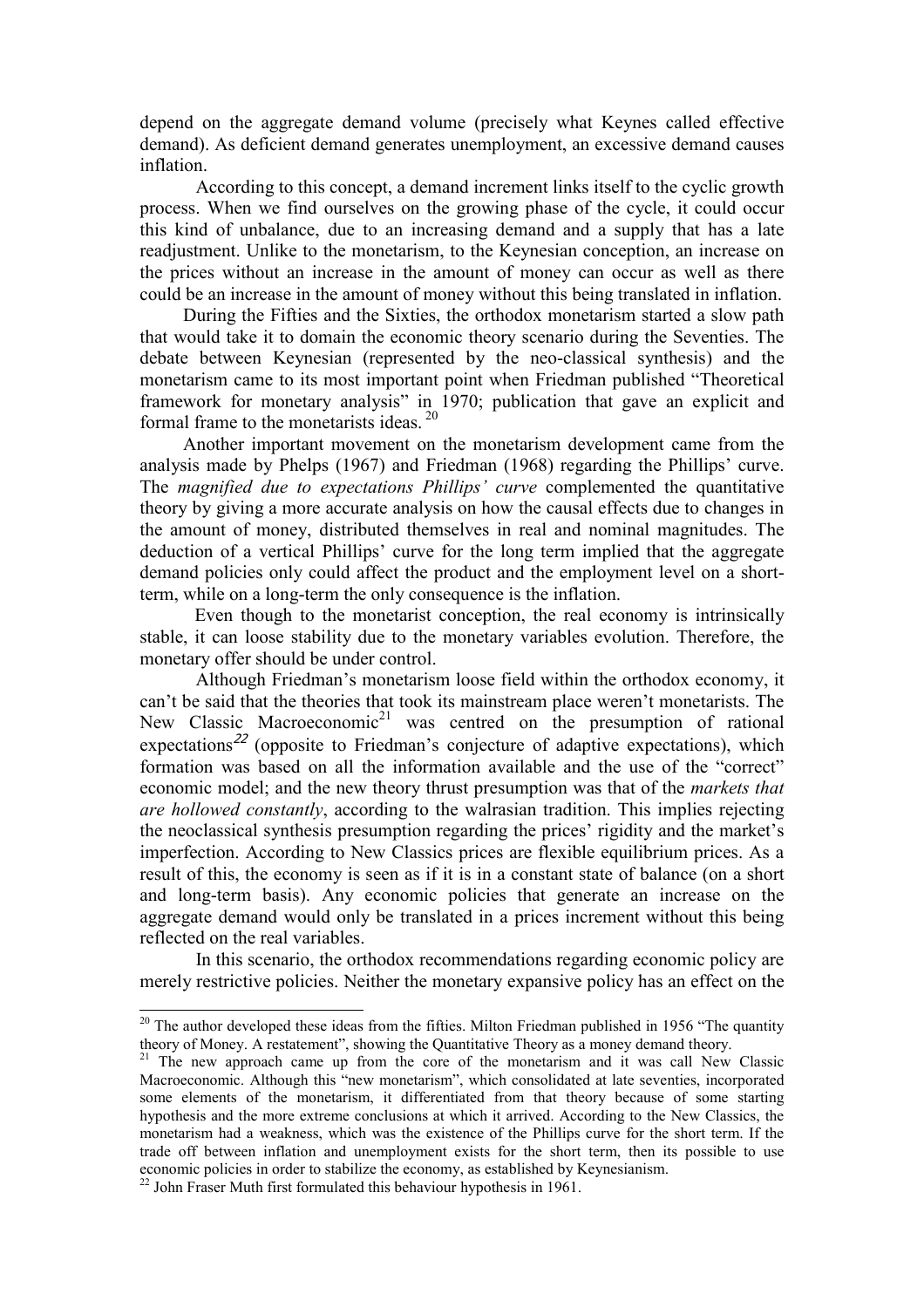real variables, nor the constrictive policy has it. Therefore, inflation could be reduced without suffering any costs in terms of employment and product. By the credit reduction, the public deficit elimination, the wage reduction, the interest rates rising, etc. the demand components, which generate inflation, could be attacked, in an excessive aggregate demand situation, without affecting neither the employment rate nor the activity rate.

# Cost-Push Inflation

 $\overline{a}$ 

The cost-push inflation can appear as a consequence of an increment in a basic production cost which affects all sectors. This occurs, for instance, when an essential raw material that is used to make most of consumer goods increases its price. An example of this would be fuels. The same thing happens when a general wage increasing takes place. As the salary is a production cost for every good, their production will have a higher cost and, therefore, prices will rise as well. In this case, an imbalance in a specific market occurs and the increase in one product's price then propagates to the prices general level coming to an inflationary process.

The ordinary historical example that comes at hand to refer to this inflationary type is the inflationary process that was unchained as a consequence of a strong increase in the oil price that took place in the Seventies. The rise in the oil price quickly spread to a great amount of productive raw materials and later on, to most of consumer goods.

Nevertheless, the cost-push inflation didn't come up because of this particular episode. Prior to this situation, the inflation caused by cost was understood as mainly evolved from the workers unions' pressure on the wages. This notion is related to the acknowledge that neither are the wages strictly fixed by the market nor are they quickly adjusted or free as to always reach the necessary level in order to clear the labour market. Therefore the salaries are administrated prices that not only climb when the demand overcome the supply, as well as not necessary do they lower in an unemployment situation.

This way of explaining the inflation process was defended by many authors, who sustained the chance of generating inflationary process from a distributive struggle between wage earners and capitalists. This interpretation is in tune with the Pos-Keynesian's way to explain prices changes as caused by the prices' components shifts, such as wages rate, the earnings level, etc. (Antonelli, 1985).  $^{23}$ 

This inflation type caused by offer unsettlements is useful to explain situations that the demand-pull inflation can't. The demand-pull inflation is associated with a direct relationship between the product level and the prices level. The price's level would be a pro cyclic variable: during expansion periods, prices tend to rise; while during contraction periods, deflation occurs.

Nevertheless, during the Seventies, the crisis came along with a stagflation period, which means the presence of recession and inflation. The Neoclassical synthesis instrument, along with the direct association between expansive phases and the rising prices, explained the inflation due to demand excess, but couldn't explain the prices' increasement in a contracted demand situation. As the cost-push inflation

<sup>&</sup>lt;sup>23</sup> In this part of the paper we consider expectations and distribution struggle over salaries, which provoke price increases and may generate inflation, are consider as particular cases of cost inflation. If expectations and distribution struggle over salaries appear in high inflation contexts fuelling the process, those factors are considered propagation mechanism and will be treated later.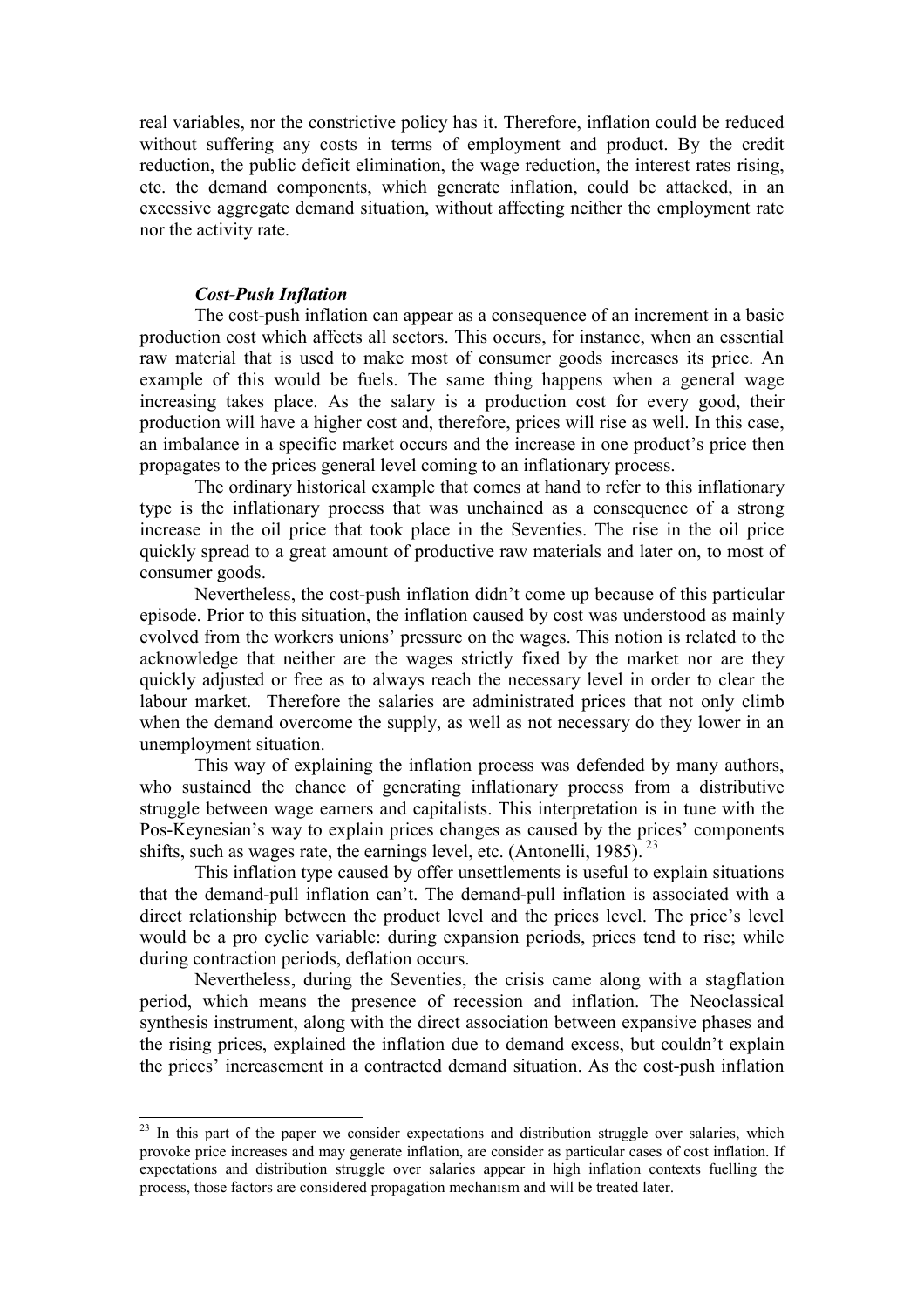found an explanation for inflation on the contracted offer, it fitted with the new situation.

To monetarists, this was the opportunity to discharge the whole neoclassical synthesis theoretical frame. Now, how does the monetarism explain this inflation kind? These inflationary processes could also be explained as consequence of increments in the amount of money. The increase in the amount of money can drive to some kind of imbalance in a strategic market which prices increasement will expand to every consumer goods. In a wage rise situation, the monetarist conception would link it to the wage rise generated from the public sector, financed with monetary issue. When the oil price increased, the cause would be found in the North American policies of injecting dollars in the world market after the dollars shortage during the early post war years. During the Seventies the world economy went through liquidity excess, which would have been the plausible condition for price increasements in a fundamental raw material such as oil.

These inflationary situations would be combated, again, by a monetary offer control. In any case, avoiding the emission and the budgets deficit can prevent getting into these kinds of situations. According to the monetarist vision, it wouldn't have a point to distinguish demand-pull inflation from cost-push inflation, as the monetary aggregate is the inflation cause in both cases. The excessive money and credit expansion translates into an inflationary process, and either can this imbalance expressed in an aggregated demand increasement or in a productive costs increasement.

#### Structural inflation

 $\overline{a}$ 

The structural inflation theory developed due to the contributions made by Latin American authors who, after the Second World War, studied the region's inflationary processes from an empirical point of view and criticized the monetarists' way to explain the inflation. Osvaldo Sunkel and Julio Olivera were the pioneer economists regarding these ideas' development by the end of the Fifties and the Sixties.<sup>24</sup> Olivera's work is widely known and aroused a lot of interest because of the method used to formalize the structural inflation.

As we seen, the monetarism detached any chance of finding the inflation causes in the real side of economy. On the contrary, in the models developed by Olivera, the inflation can be explained due to imperfections given in some markets, which translate themselves into price restrictions in a downward direction. These imperfections appeared themselves mostly in Latin American countries, in industrial sectors and in the labour market. The presence of an effect that states that prices are "sticky" or inflexible in a downward direction (ratchet effect) implies that when relative prices change, adjustments to the new structure will take place, creating prices' persistent increasements.

 These adaptations in the price structure are much more persistent in presence of a much more imperfect markets (that express themselves with lower elasticises in the supply curves). Besides from the imperfections already mentioned, growth appeared in an uneven way, which generated constant alterations on the relative

 $24$  Osvaldo Sunkel published two papers in 1958 analyzing the Chilean case. These papers are pioneers for the structural inflation theory later developments. In 1960 Olivera published "La teoría no monetaria de la inflación (a non-monetary inflation theory", in 1961 "Inflación y estructura económica (inflation and economic structure)" y in 1964 "On structural inflation and Latin American structuralism". With these papers he created a formal analytical framework for the structural inflation theory.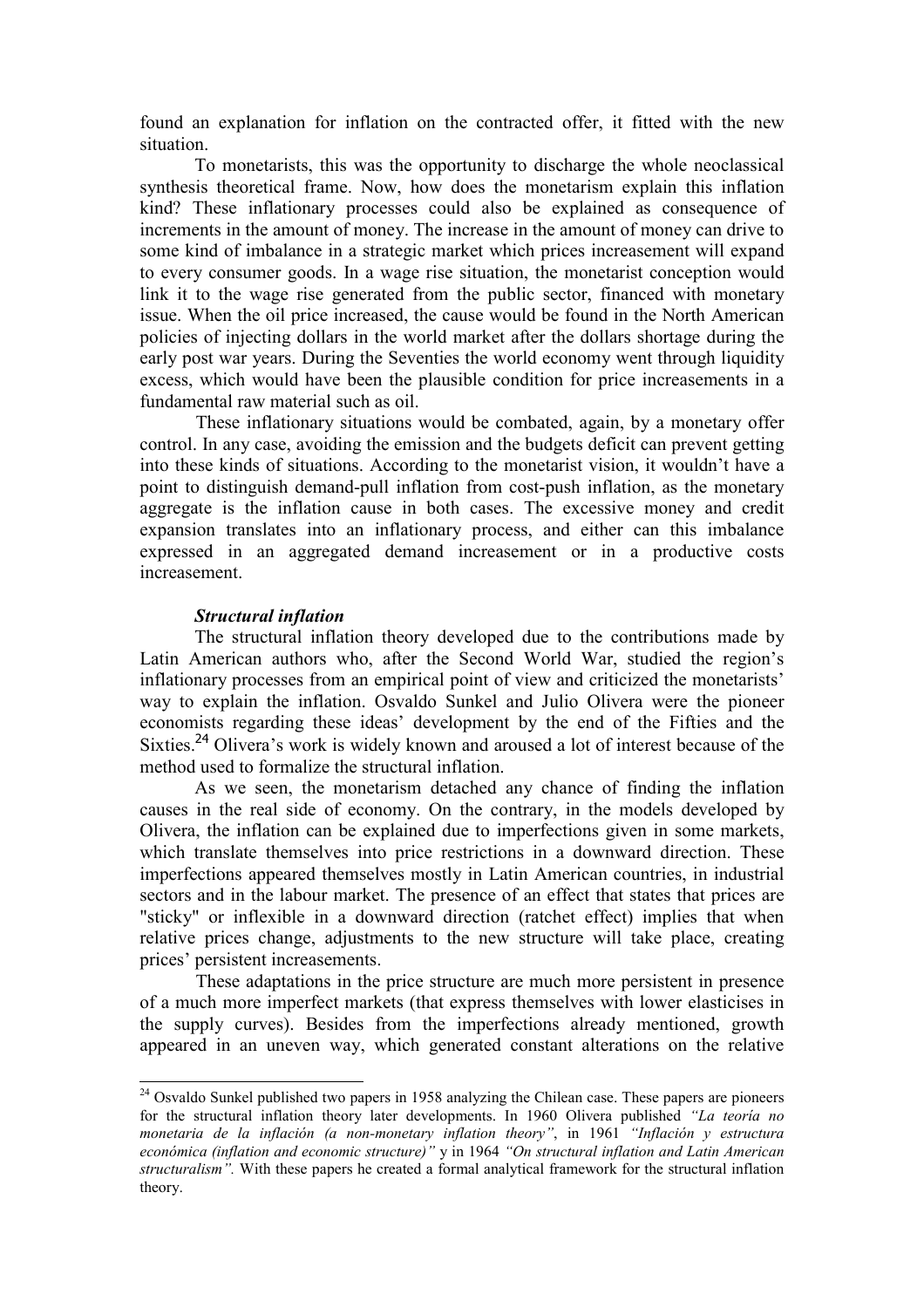prices. Therefore, the structural characteristics that caused inflation were: a tendency to generate changes on the relative prices because of growth own dynamic and the markets' imperfections that generated ratchet effect on some prices causing them to be rearranged by prices' increments.

Other structuralist authors developed schemes and analytic outlines that explained other structural inflation forms. The particular structure of Latin America's most important countries involved the link of its agricultural sector and its industrial one.

The industrial sector's growth generated, in countries such as Argentina, Brazil, etc., a productive structure which characteristics were the following: the primary sector possessed a fix offer and produced to supply with essential products the domestic market as well as, due to its high competitiveness in a world level standard, the external markets. The industrial sector needed imported inputs, machinery and technology and produced for the domestic market exclusively. Due to this diagram, exports growth was essential to the industrialization process' continuity. This structure had deficiencies that developed inflationary consequences in different ways. An example of this was the existence of a relatively fixed quantity of exportable goods, which combined with a increasing importing level scenario, translated into several domestic market's lack of the exportable goods. This scarcity brought along these products prices to rise; moreover, as these were remunerative goods, they affected the economy as a whole.

Therefore, this particularity's structure caused some kind of strangulation or restriction in a strategic market (such as the food market). The main problem regarding these kinds of situations were the import's prices and the agricultural product offer inelasticity. When the prices increased, the agricultural goods' offer didn't grow; at the same time, as imports didn't have a substitute in the domestic market, hardly could they downturn from prices incentives.

Many authors were inspired by several elements of these structural characteristics. In December of 1968, Oscar Braun and Leonard Joy (1968) published in Economic Journal a simple Argentinean macroeconomic scheme from which they tried to explain the links between the payment balance, the domestic prices and the economic level activity. Rosemary Thorp and Eprime Eshag (1965) examined as well, during those years, the paradox of an inflationary frame in an economic recession induced by a global demand drop. These situations were explained by a productive structure in which the boom phases drove to a crisis in the payment balance, currency devaluation, inflation and recession.

Diamand (1972), by incorporating in his analysis several of these elements that were emphasized during the prior decade, he developed an inflation explanation from the existence of an imbalance productive structure. The productivity gap between the agricultures, who produced for the domestic and the external market, and the industrial sector, who produced for the domestic market only and needed the foreign exchange, determined the payment balance crisis as a consequence of an foreign exchange scarcity, which provoked cyclic movements that were called the stop and go cycle.

These crises provoked inflation as exchange rate increased. Devaluations were the consequence due to external sectors' restrictions that were generated by the economics' own dynamics. Diamand referred to this problematic as inflation generated due to the exchange rate and he considered it as a particular kind of structural inflation. This inflationary type was recently analysed by Taylor (1991) and Vernengo (2003).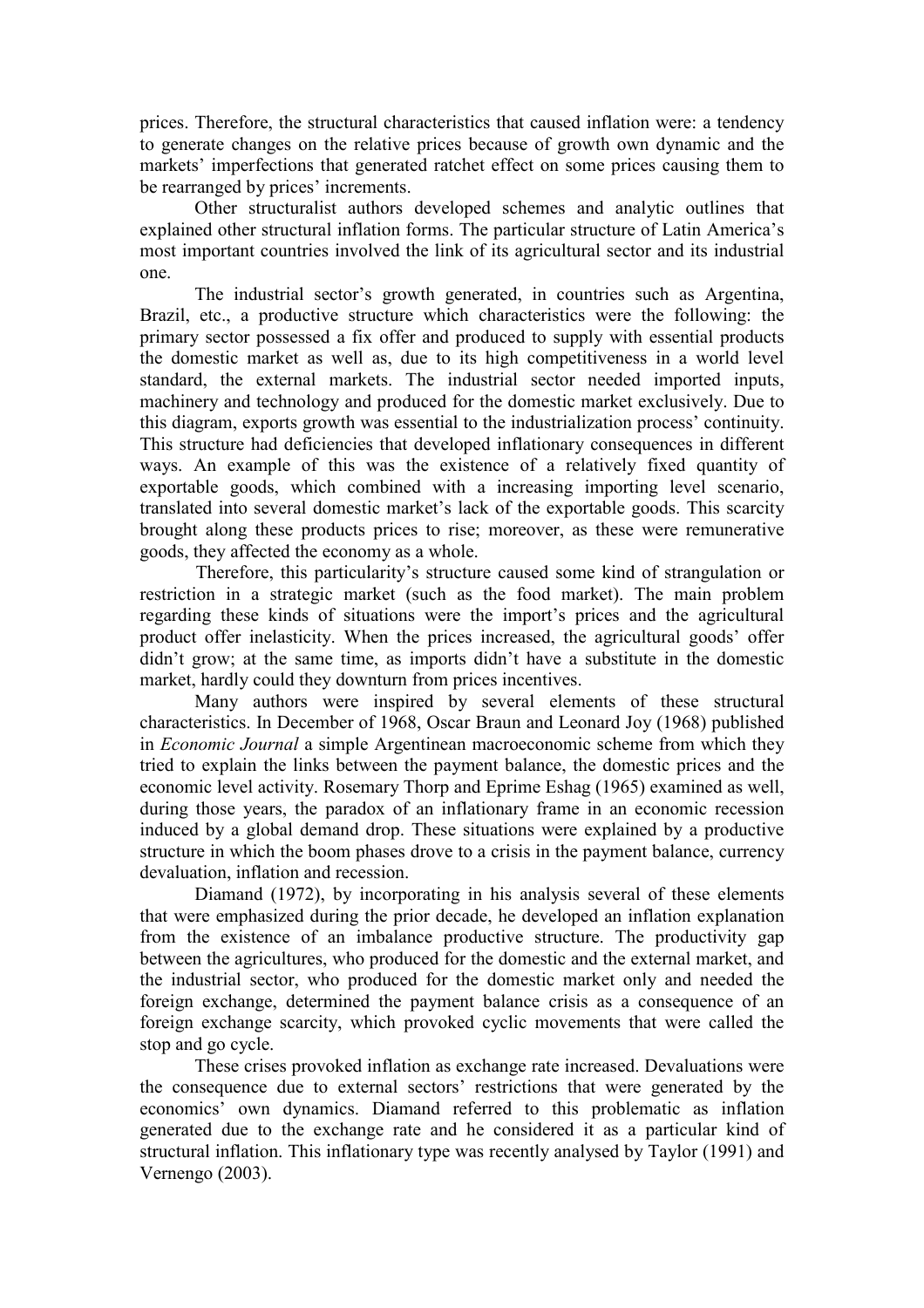The Structuralism had a strong arraignment in Latin America from its way of trying to explain typical situations these countries went through. Regardless the diversity of structural inflation models and schemes, for all of the cases the inflation causes should be found in the economic inefficiency, deficiency or rigidity. The solution could be the transformation of the economy structure.

# 3.2 Propagation Mechanisms

# Distributive Struggle

This mechanism takes place when, in an inflationary scenario, the economy different sectors struggle over wealth distribution. These situations usually involve a struggle over the public incomes: there are different sectors that make demands over the public sector, which consequence is the money emission in order to cover those demands.

Some employers seek for price increasements and tax exemptions that reduce public incomes; others look for subsidies and compensations. Meanwhile, the labour unions ask for wages increasements and the exporters put pressure on the government to obtain an exchange rate rise. Usually, it is in inflationary contexts when these demands take place creating different channels for the inflation to accelerate and persist.

 The struggle over income-distribution between workers looking for higher wages and employers looking for higher profits was an important part of some of the structuralism models. As Fizsbein (2007) point out: "In the Loyola (1956), Félix (1960), Olivera (1960), Prebisch (1949, 1963) pioneer papers, the workers fight to sustain their wages purchasing power, while the employers refuse to reduce their profits, had an important role in an inflationary process." The prices and wages spirals act as propagation mechanisms increasing inflation and complicating prices stabilization.

Many economists analysed the distributive struggle between workers and employers. Some examples are Taylor (1991), Arestis y Sawyer (2003) and also Marxists authors like Rowthorn (1977).

 Markos Mamalakis (1966) stated the existence of these struggles, but not as a conflict between workers and employers, but as "clashing sectors". In this case the struggle take place between the postponed sectors and the favoured ones. During industrialization, some manufacturing sectors are favoured by the economic policies while the employers and agricultural workers are postponed.

# **Expectations**

It is common that in an inflationary context, producers' conducts may accelerate inflation. When producers establish the prices of their products they consider the costs they faced in order to produce. When the producer sales the production, he uses the money to pay wages, to obtain his profit, to ensure the amortizations of fix capital and to buy the inputs in order to start the production again. So, if the manufacturer expects the inputs' prices to growth, that expectation will induce him to increase his own products' prices.

Another way expectations act as a propagation mechanism is because in every economy there are agents with capacity to set prices: monopoly or oligopoly producers. When these producers expect a prices' growth for the future, they usually prefer to set higher prices today. As a consequence the inflation process move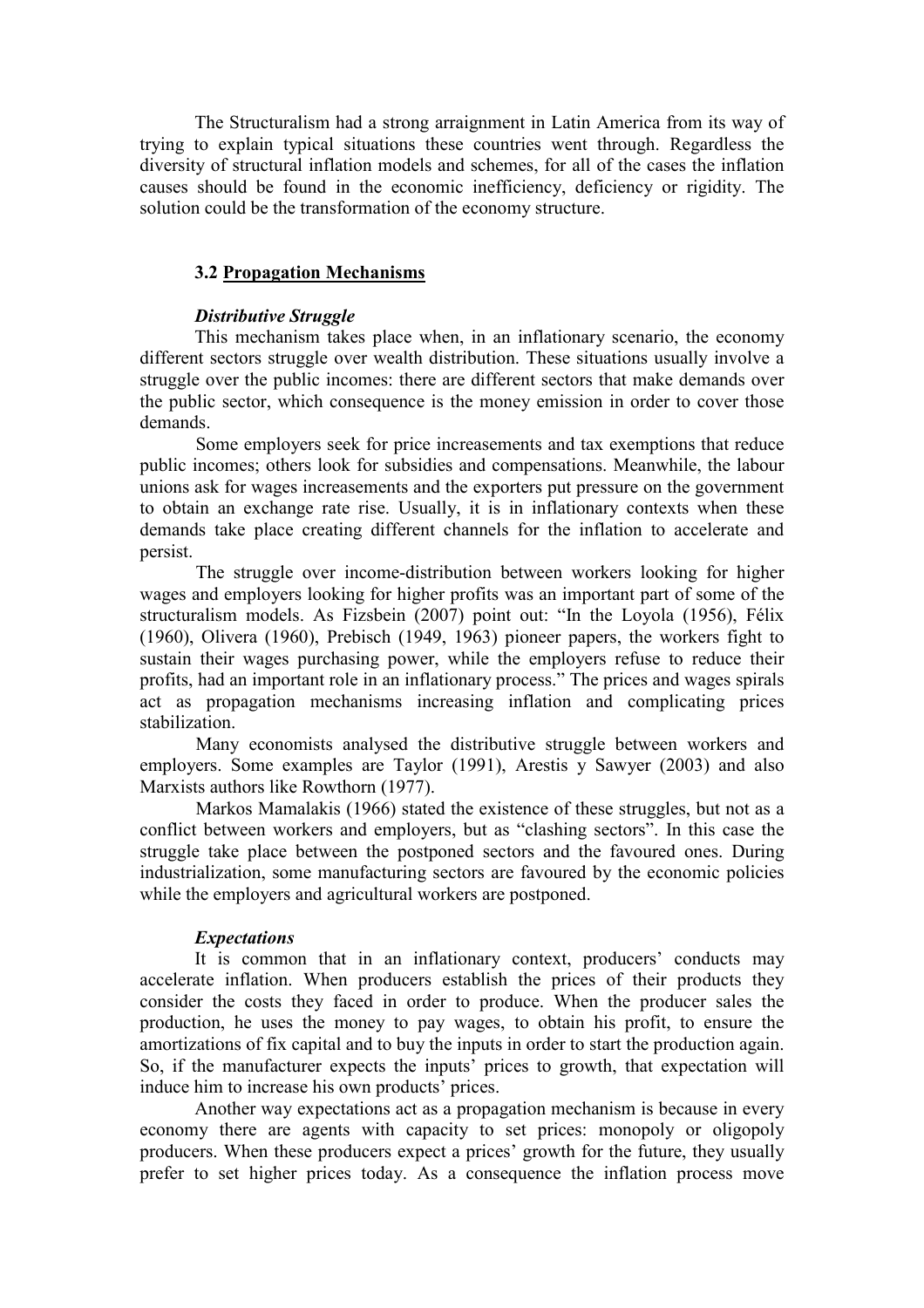forward. The thing is that if producers expect inflation to occur they'll prefer to anticipate the general prices increments trying to obtain a relative income by charging higher prices while other prices don't increase yet. This procedure can be used successfully if inflation is control under certain parameters.

Also, it may occur that these agents with market power increase prices because they expect something to happen so that they prefer to increase prices today. An example is when there is going to be a change in the government authorities. Another example is when there is the expectation of a fixed prices policy in the future. In these situations the companies decide to increase prices before the expected event occur. It's always better to begin a fixed prices policy with higher prices.

#### Inertial Inflation

This mechanism appear because in economies with a long inflation tradition, is common the development of some instruments necessaries for the economy to work in an inflationary context. With high and persistent inflation rates some problems appear because the contracts are affected (for instance, rent or credit contracts). Then, as contracts can't be renegotiate constantly, indexation is used in order to sustain the relative prices structure. In these situations, contracts include clauses that specify how the value will be readjusted periodically.

As Gigliani (2007) points out, for situations of high and persistent inflation rates, some particular experiences (Latin-American countries during the eighties) showed indexation mechanism where the previous period inflation rate was taken into account to establish the new prices, provoking a feedback over inflation. Authors like Bresser Pereira and Nakano (1989) developed some models showing the effect of indexed wages contracts. However, the real effect is even stronger because not only the wages contracts have indexation clauses.

Often, this theory it's useful to explain particular situations in which the economic policies are applied to fight all the inflation causes, and yet high inflation rates persist for a considerable period of time.

### 4. A BRIEF ARGENTINE INFLATION HISTORY.

Inflation in Argentina has a long history. Though with variable magnitudes, it had a presence in most of the Twentieth Century second half, getting to a significant level in many years. Taking into account the inflation rates evolution and dynamic that reflected in the prices variation, it's possible to identify three big different periods, through five decades, from the Second World War's end. During these periods a succession of prices rising progressively occurs, followed by a drop in the increasements impetus (which are linked to anti inflationary diverged policies), yet followed by the increasing prices process restart after a few years. It can be visualized a semi cyclic sequence in the prices variation.

The first period begins in 1945 and finishes in 1975. The second extends between 1975 and 1991, while the third finishes in 2002. When the prices evolution is closely examined along those periods, it is observed that inflation characteristics are as diverse as the substantial economy aspects and the international context (see attached chart 1). The average inflation rates, some relative prices behaviour and the anti inflationary measures, differed substantially.

As for general economic characteristics, during the first period, the growth model based in imports substitution industrialization prevailed. During the second period's first part (sub period 1975-1983) economic and policies measures that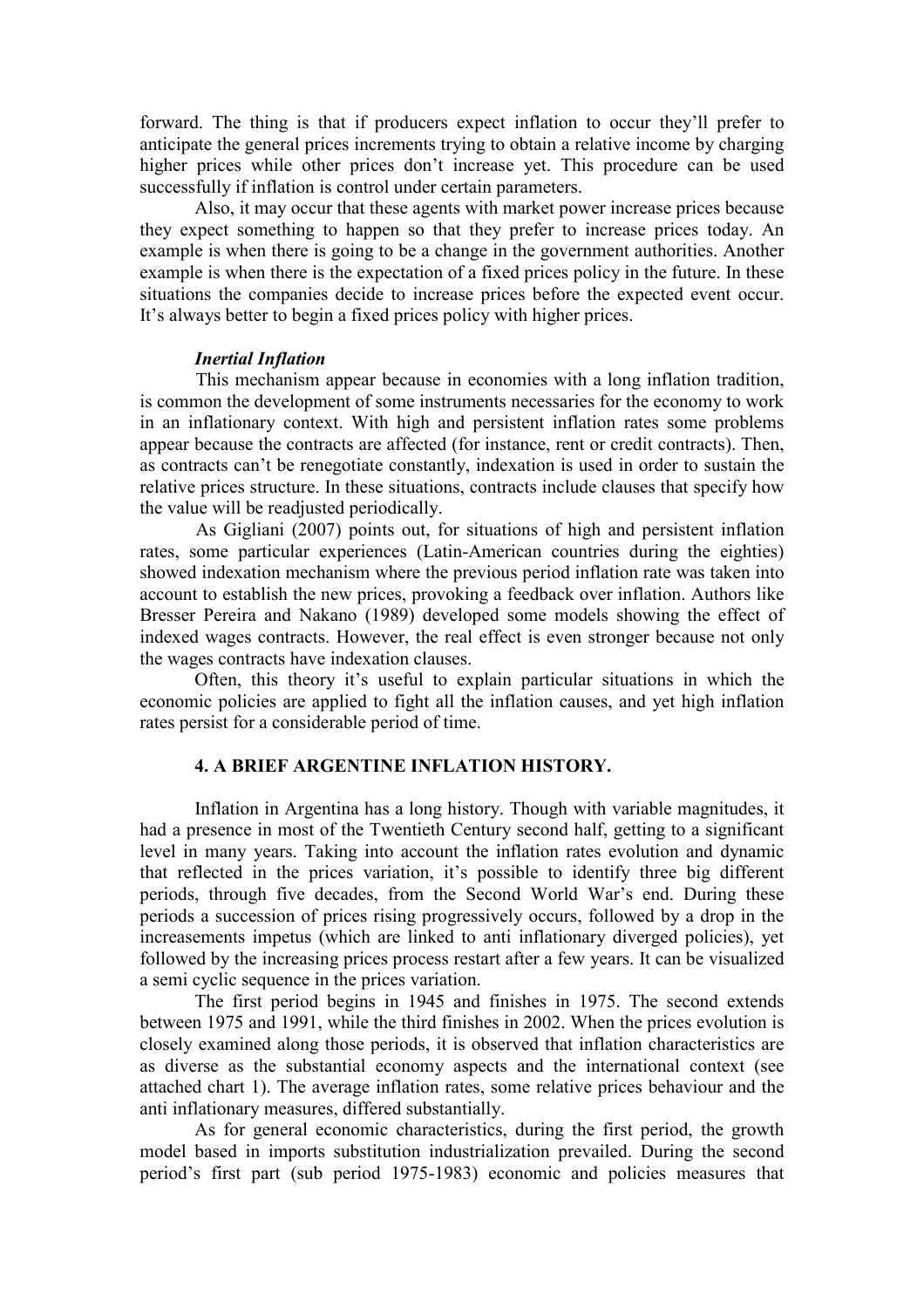anticipate the model that would replace the prior one, were taken; the second sub period (1983-89) can be seen as a transition to a new economic model full instauration, which will become fully validated during the last period (1989-2002). The last period's characterised by the commercial openness and financial release on privatization and economy deregulations that, in very important aspects, continues to be valid in the current economic model.

# 4.1 The imports substitution industrialization period (1945-1975)

This period groups several years in which, the average inflation rate was relatively low even though the figures reflected a great gap with those economies with stable prices<sup>25</sup> such as United States. At the same time, those "stable" years appeared separated by inflationary acceleration lapses which duration would vary (Vitelli, 1986). The detailed examination on the prices rising characteristics during these thirty years allows detecting a variety of prices growth patterns, exchange rate alterations, wages, essential food products and interest rate variation, which created a peculiar dynamic in the behaviour for some related prices.

The inflationary process analysis during these years requires taking into account the economy dynamic and its structure characteristics. Next, we'll present a tight synthesis of the macroeconomics characteristics, mentioning the most notorious inflation causes that are must be taken into account:

a) The relationship established between the Argentine economy and that of the rest of the world. This link was established by the Argentine structural characteristics (underdeveloped economy, in an industrialization process), by the commercial connection among them (primary goods exporter and input and capital goods importer) and by the particular influence of external conditions (effects on the domestic economy's industrial goods prices movements in central countries and the external demand of primary goods). This structure it's one of the main causes for the inflationary process (or at least, a key trigger for inflationary acceleration).

b) The growth, based on the importation substitution destined to the domestic market, and a low unemployment level, implied an increase in the incomes, due to a growing domestic wage sum, being a necessary condition for the productive expansion. Therefore, the real wage growth was a key element to concrete a sustained gross domestic product increasement.

c) The production growth, motivated by the industry and other urban activities, generated importing increasements, impossible to sustain in a continuous way due to the exports. The gross domestic product's import-elasticity progressively increased and the exports' insufficient dynamism caused a deficit in the balance of trade. Moreover, a growing wages rate not accompanied by an equal average productivity work growth, were translated in incremented costs that didn't favour or even damaged exports increasement due to the competitive lost that was implied.

d) Facing this, the necessity to stabilized the external balance drove to adopt measures that increased the prices level, which altered the relative prices. In a general basis, devaluating the national currency was the measure to apply as well as restrictive policies in order to contract the imports demand.

This economy dynamic was expressed in cycles (which were called "stop and go" cycles) that consisted on economy growing stages that drew to an imbalance in the balance of payment, which drove to adopt measures that would rebalance the

 $\overline{a}$ <sup>25</sup> The price "stability" during the second half of 20th century is quite different from the price stability in United Kingdom during the gold standard period (1875-1914).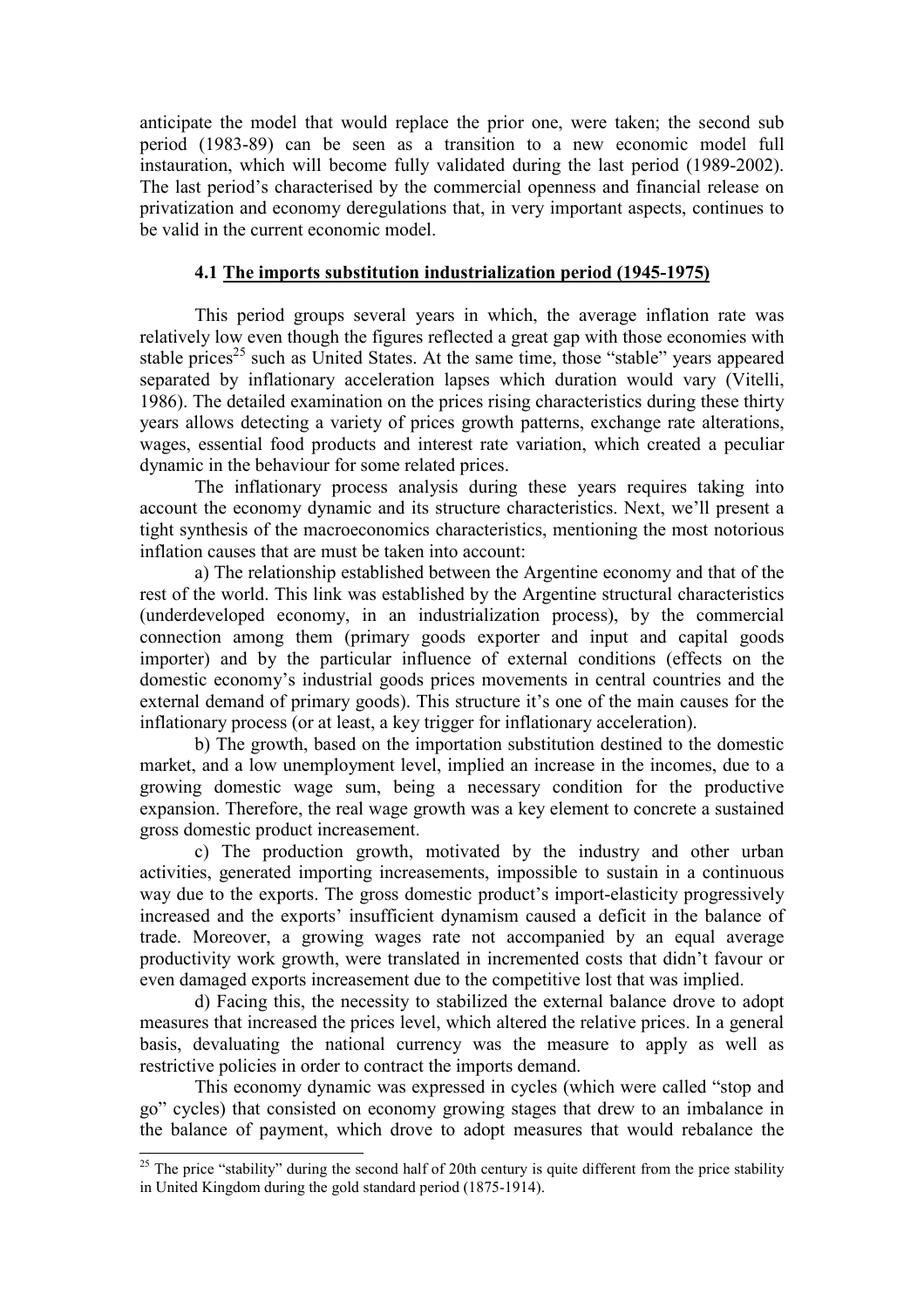current account and implied a macroeconomic adjustment and therefore restart the production growth. The economy contraction implied an increase in the exchange rate, in wholesale and retail prices and in nominal wages (always lower than the prices, with its consequence real wage drop), and also, an aggregated demand reduction, imports contraction and the generation of a bigger surplus of exportable goods, since domestic consumption included these kinds of goods.

The recurrent characteristic of this dynamic implied a repetitive behaviour with cyclic characteristics. The annual variations of the gross domestic product captured this cyclic behaviour as is shown in the graph below. It's important to note, and as well it can be appreciated in the graph, the gross domestic product's behaviour compared to the prices variation, where the repetitive phases of falling production came along with prices rising.



The exportable goods offer showed a relatively low elasticity, which was frequently ascribed to an extraction of a part of the primary sector surplus to divert them to industrial activities. Nevertheless, it is necessary to pay attention to the reduced international demand dynamism towards primary goods (food) and the declining prices for these goods. At the same time, the industrial productivity advanced without achieving a quick integration in the international markets.

# 4.2 The deindustrialization of the Argentinean economy begins (1975- 1991)

During this period, inflation took place with very high rates reaching in some years the hyperinflation characteristics: the annual average rate was 545% comparing with the 27% of the immediate prior period, as it is shown in the attached chart number 2.

During the first part of the second period (1976-83) took place a radical attempt to transform the Argentinean economic structure, ending the industrialization as an economy policy aim (Cantor, 1980). The new economic policy main goal was to destroy the economic structure that was valid in Argentine after the Thirties. In its place, it was intend to found full free market organization, therefore moving forward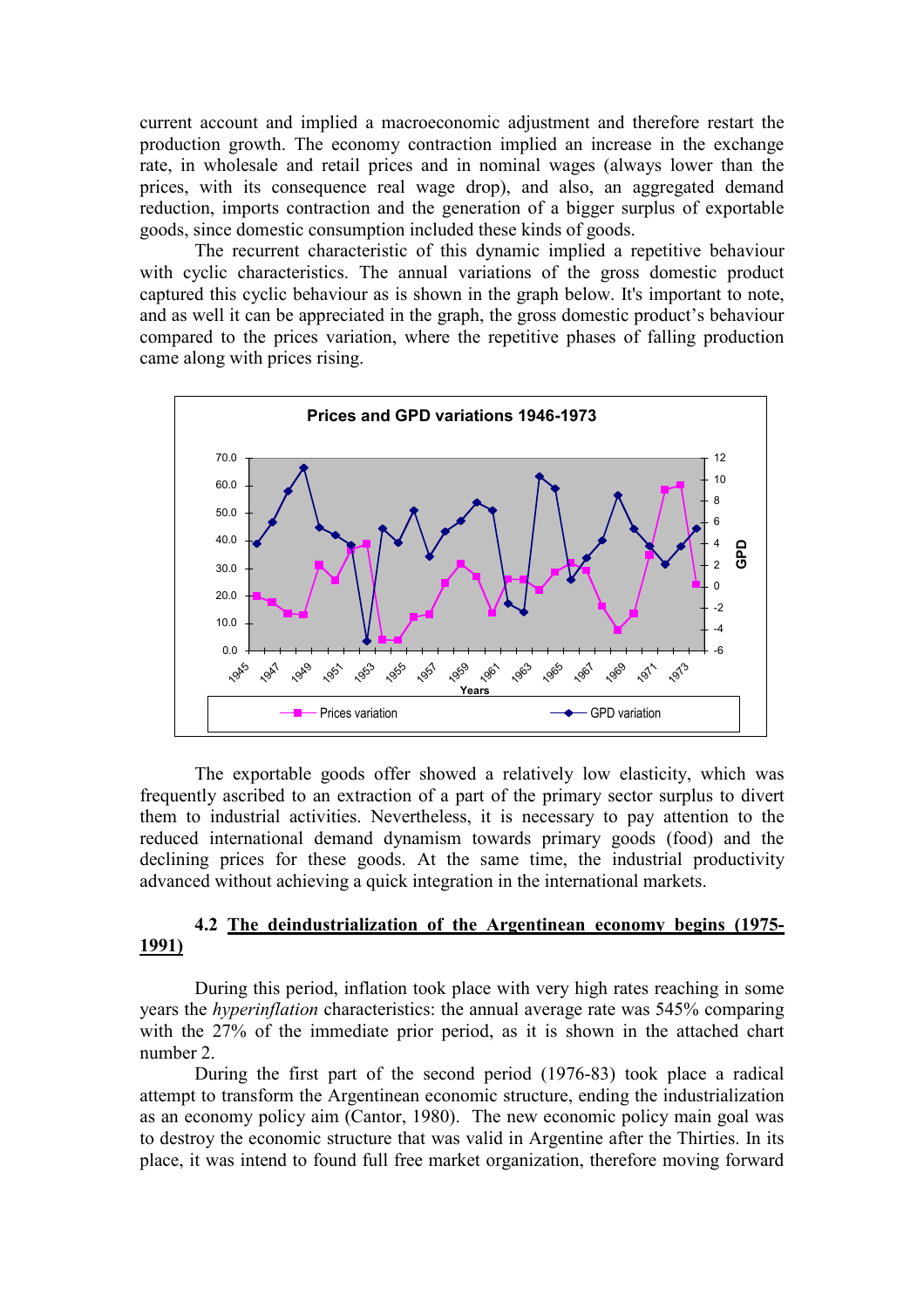to opening trade and financial liberalization, together with the elimination of subsidies and taxation advantage given to industrial activities.

From that point to 1983, the new economic program was accompanied by deep alterations in the political institutional area, which operated as a fundamental limitation to unions and political actions, giving a bigger power to the Government.<sup>26</sup> The anti inflationary policy adopted raised the exchange rate, restricted the nominal wage adjustment, lowered tariffs, banished retentions and subsidies, increased tariffs and r interest ate. However, the result was an initial drop in the monthly prices but to regain impulse later (see attached chart number 2).

Devaluations previously announced mechanisms (crawling peg system) were adopted in order to act as domestic prices anchor and make them convergence with the external ones (of the advanced provider economies) in the open commercial context. However, convergence didn't take place.

As a consequence of the official policy the industrial productivity dropped, while the financial openness and the internal interest rates rising determined a strong capital entry. These entries were linked to a great liquidity external context, which translated into very low interest rates. This situation caused a strong external indebtedness from the private sector and the state companies.

The lack of domestic prices restraint combined with the change in the international financial conditions (risen interest rates) by the beginning of the Eighties generated growing devaluation expectations. Finally, the situation culminated in substantial and successive modifications in exchange rate, generating new impulses to the prices rising. The year 1983 ended with a CPI increasement of 343%, showing strong inflation acceleration.

During the second part of the period (1984-91) changes in the politicalinstitutional context took place (the establishment of political institutions and constitutional freedom) with its repercussions in the labour union sector. All this period was conditioned by the problems generated due to the debt crisis that affected all Latin American countries and the most important international banks.

The basic politic and economic diagram was a transition one towards the next period. The State role was kept, there wasn't a move forward the privatization of states monopolies, the regulation policy didn't experiment any substantial change and it was established a certain level of protection towards the domestic market. The financial entities law wasn't substantially modified and the public debt wasn't subdued to discussion. The problem concerning the external debt was left subordinated to international banks negotiations and, above all, to the International Monetary Fund (IMF).

The nominal wage rose by the begging of 1983 and continued that way through 1984, locating above the CPI variation as well as the non-agricultural wholesale prices index and the exchange rate changes. This way, the relative prices modification and the consequent incomes redistribution, was different from the immediate prior years. The payment balance unbalances and the debt service, which from that point onwards would grow, demanded to turn to the traditional adjustments in order to face the prices increasement and the pressures on the exchange market. From 1985 to 1989 these tensions would reiterate implicating permanent conflicts between the private sector and the Government. The exchange rate increased, revealing the growing dollars shortage, while on the other hand, the agricultural sector achieved incomes that overall didn't drop. As it can be seen in the attached chart

 $\overline{a}$ 

<sup>&</sup>lt;sup>26</sup> During this period a military dictatorship governed the country and committed very serious attacks against a lot of citizens freedom and lives.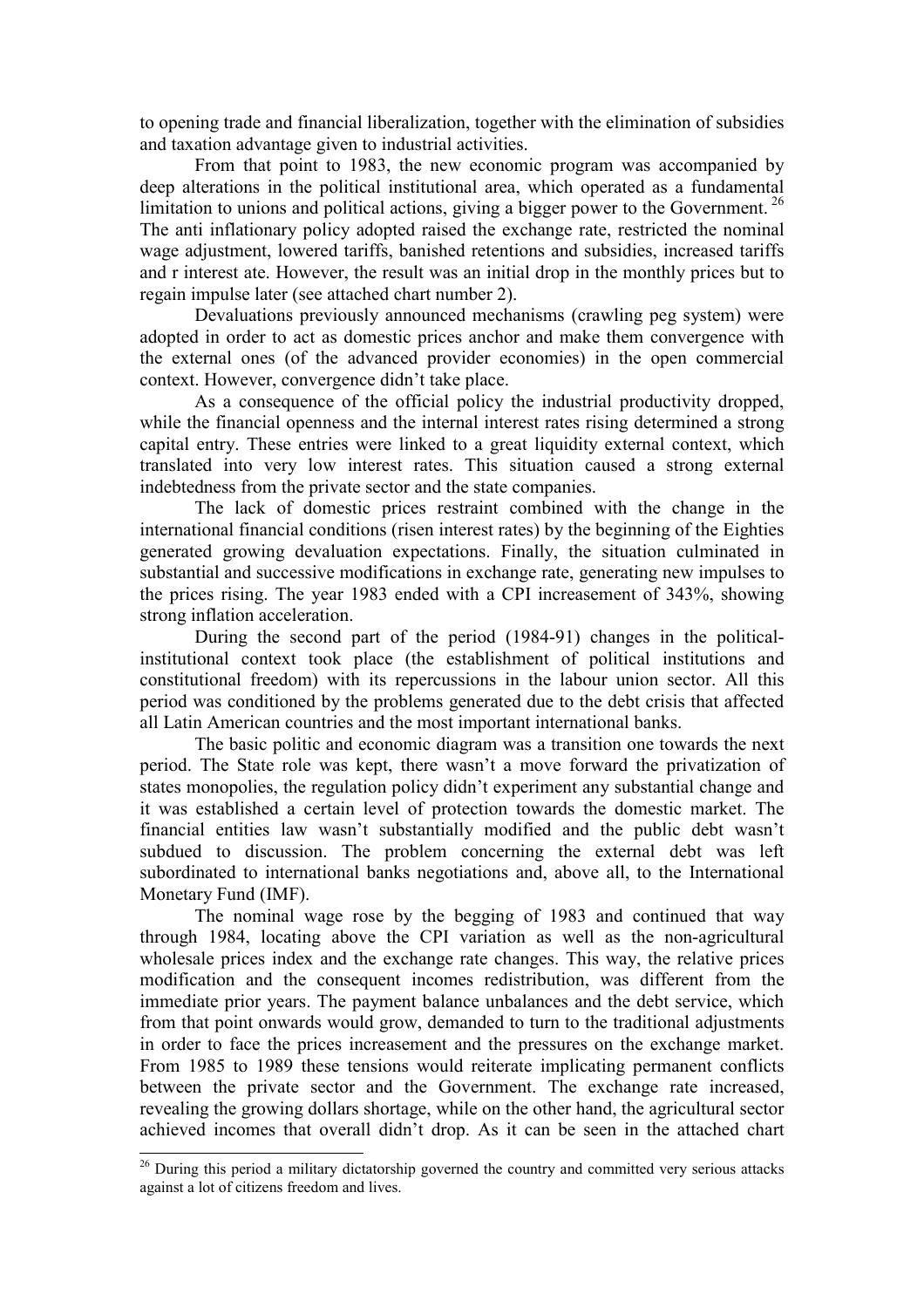number 3, the average annual inflation rates were, between 1984 and 1989 superior to the 100%, with the only exception in 1986.

 Facing these variations, with alternative compensations and loses, the struggle already established for the second period intensified, promoted by the balance of payments crisis, the financial sector pressures and the capital outflows (from the country to abroad). The Government's political weakness (due to loosing the elections among the provinces as well as the legislative ones) added with the external pressure to a neoliberal model implementation, generated prices levels to raise an average monthly rate of 300%. In 1989, year in which the annual prices variation was above the 4000% (see attached chart number 3), a hyperinflationary episode that would repeat in 1990, took place.



# 4.3 Economy liberalization and prices stabilization: the solution conducted to the worst Argentinean crisis (1991-2001)

During the last years of the prior period, Argentina suffered from the 20th Century's most higher inflation rates, which happened simultaneously with a new Government assumption. This fact and the necessity of overcoming the inflationary process, made it easier to establish a neoliberal model that took place from 1973 to 1983. The measures taken by the new Administration implied a commercial and financial liberalization; the privatization of the state monopolies, companies and public entities (either by selling or franchising them), and the economic deregulation.

The social policy was slowly driven into the World Bank and the IMF's directions. The external debt (in a damaged accounts situation) was faced in a completely different international financial context from the prior decade (the financial crisis was overcame and the international interest rates were dropping) and the public companies' privatization was a key ingredient to contribute to the balance of payment restoring.

The new model was based on fixing the exchange rate to the dollar value on a level that implied the local currency's overvaluation. At the same time, there was a restriction to emit monetary base, being subordinated to the dollar reserves. The international frame made it easier for the initial functioning of the Dollar Pattern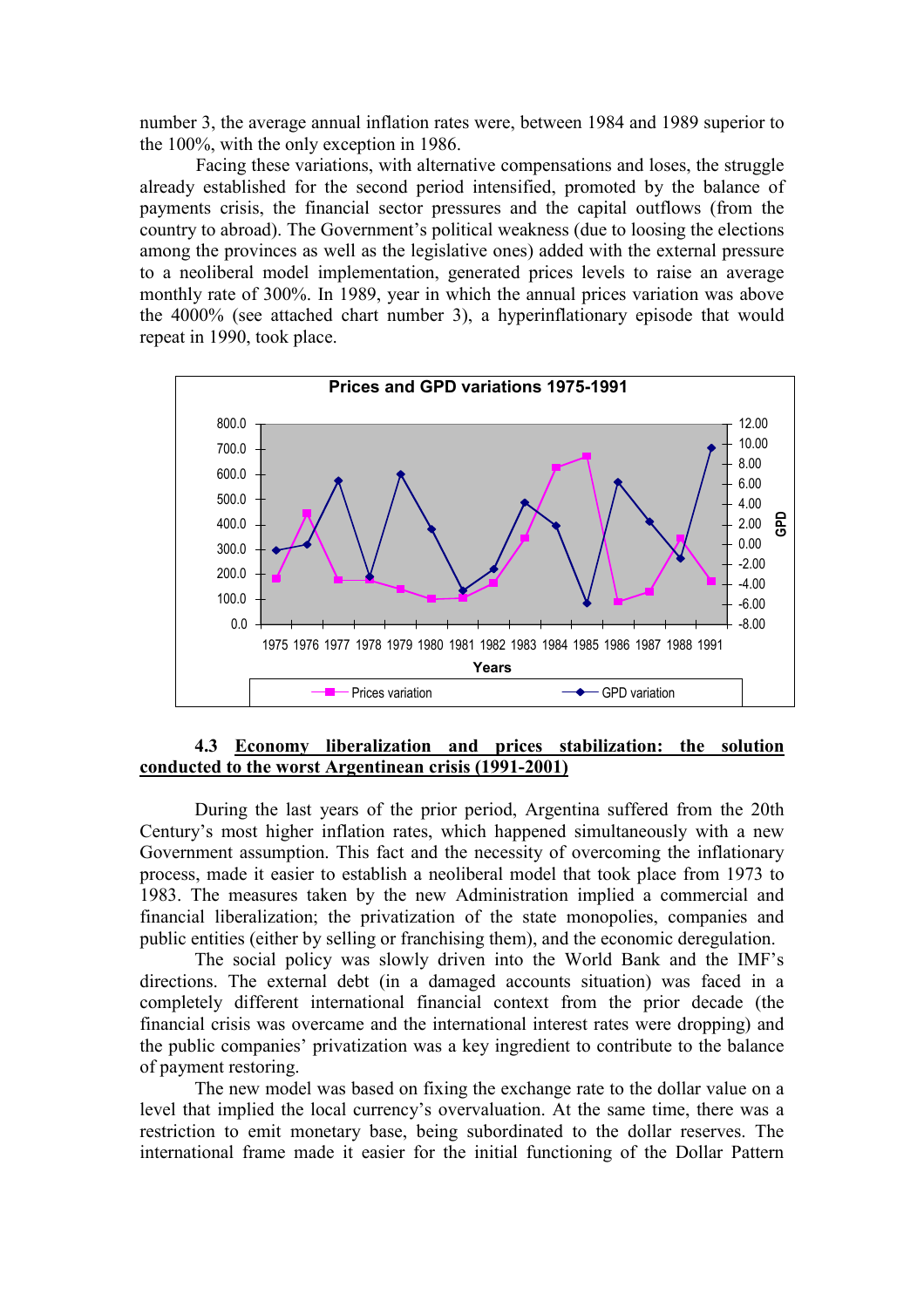system, generating an abundance of the reserved money. So, domestic credit and money offer was favoured by the international context effect.

Due to this new structure, the annual inflation rate that in 1991 was 171,1%, dropped down to 24% in 1992 and to 10,4% in 1993 (see attached chart number 4). Price level went from a boom point to a much lower and established one.

The differences regarding the prior periods are synthesized in the attached chart number 1. The retail prices annual rate variation and non-agricultural wholesale index were the lower of the periods analysed (4.16% and 1.12% respectively). On the one hand, the exchange rate was kept almost invariable (0,22%), the GPD grew an annual 2,67%, and the nominal wages were increased up to an annual 4,15%. On the other hand, the unemployment rate reached 13,71% (for the economically active population) for the first time.

As prices increased while the nominal exchange rate remained fixed, there was a drop down of the real exchange rate. As the average investing rate didn't have a significant increase, it turned out that the drop of the real exchange rate affected the local production competitiveness. Only a few productive sectors were prepared to overcome this effect. The industry was damaged in many of its sectors: capital goods, diverse inputs, textile products, etc., most of those whose domestic production was reduced or simply eliminated. This was how the market liberalization took place along with the announced "depuration" of the productive sectors, evicting the less efficient ones. The problem was that for a whole decade, the replacement with a more efficient productivity companies on accordance to the Argentinean economic resources never took place.

Even though the agricultural sector expanded their production, it wasn't in the required magnitude in order to absorb the unemployment labour; neither it was enough to solve the Argentinean economy balance of payment problem. The applied measures to introduce the labour market's flexibilization as well as the abundance of available manpower along with its slump among the wages were ineffective to solve unemployment, despite of what was expected from the orthodox supporters.

The quick prices deceleration was followed by similar or even lower inflation rates than those of the advanced economies (Europe and USA). The commercial liberalization, in an international context of stable prices, accomplished to transfer this characteristic to the domestic economy.<sup>27</sup> At the same time, the prices evolution of the non-tradable goods reflected how the demand started to become progressively narrow due to the increasing number of unemployed and sub employed and the nominal wage deterioration, which caused the impoverish of a significant population sector.

In this context, the balance of trade and the balance of payment current account started to suffer a growing deficit. The exports diminished in comparison to the GPD and the imports grew. During the decade's second half, the capital and financial account didn't bring enough external investments that would be directed to the domestic production. Neither did the short-term financial investments had the required magnitude to solve, the current account deficit. Consequently, it was the foreign loans and the public papers collocation mainly, what allowed liquefy the external deficit and proportioned net dollar income. International reserves were preserved and increased mainly due to the external public indebtedness.

By the end of the Nineties, the external deficit required an adjustment. Devaluating wasn't an option, for it was considered a risk for the model stability by

 $\overline{a}$ 

<sup>&</sup>lt;sup>27</sup> While the wholesale prices captured immediately the international conditions, the non-tradable goods prices rise affected the consumer prices.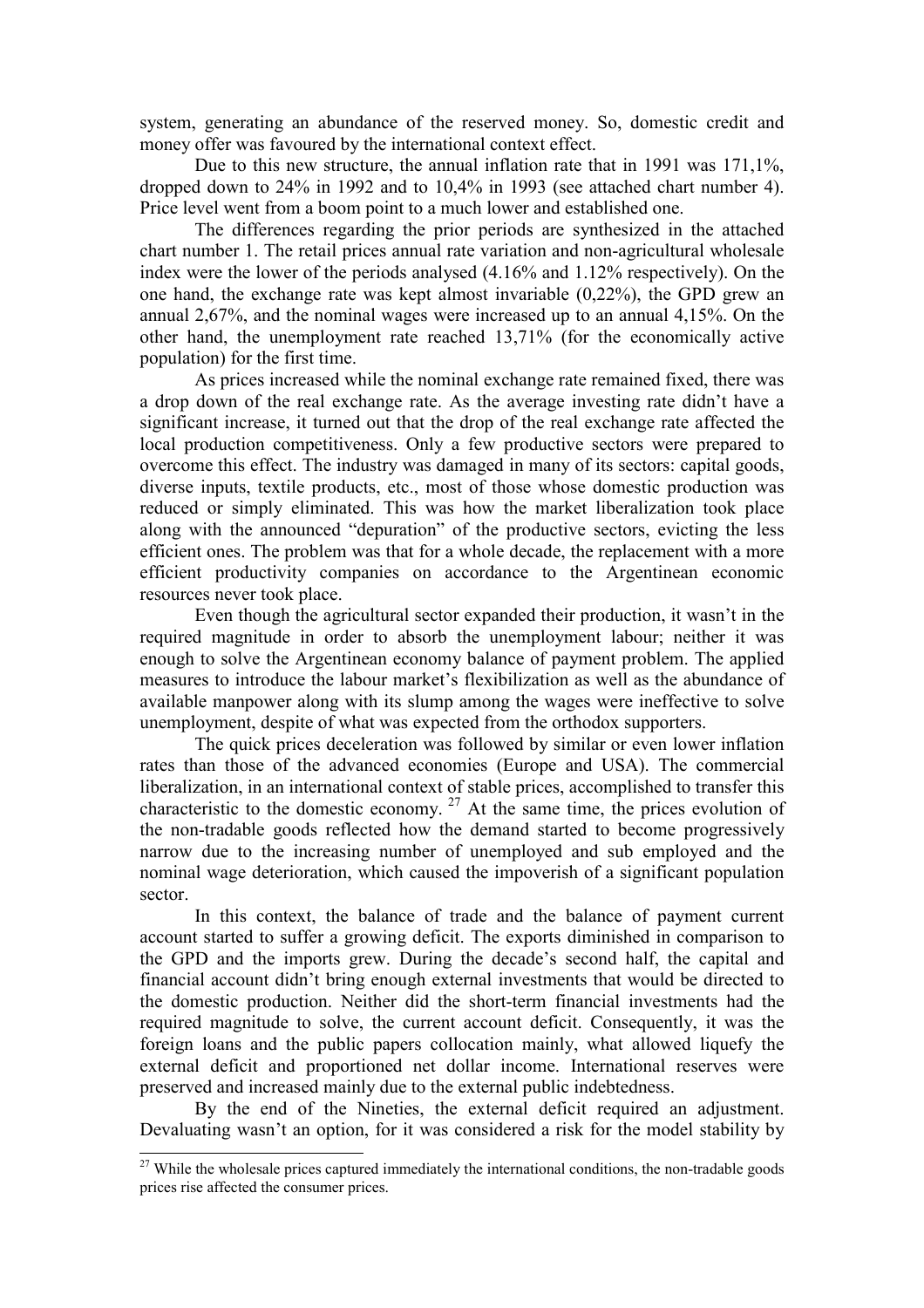opening the door to a hyperinflationary menace due to the inflation memory. The other important reason was that as a consequence of the "tequila effect" in 1995, a bank ran that jeopardized the dollar pattern system occurred; therefore the possibility of making deposits in dollar currency was established together with a process of purchasing local banks by external banks. This way, banks clients felt secure on banks returning their money in dollars, as well as loans were given in dollar currency.

The possibility of a peso devaluation and a bank ran was highly complicated putting all banks at risk, as the local Central Bank wasn't going to be able to act as the last resource moneylender because of the dollarization of the system. At the same time, devaluating could evolve a strong impact upon debtors. Therefore, the adjustment should transit the path of the domestic prices reduction in order to allow the export increasing and the imports diminishing. Its viability, though, could be strongly questioned above all because of the magnitude of the required deflation. The prices and the wages experimented drops weren't enough.

Argentinean economy entered recession in 1998's last trimester and the situation prolonged for more than four years. The factors that determined the second half-decade reality evolved the economy's incapacity to sustain the products' growth and to generate a basic equitable income distributive (which was necessary to keep a domestic dynamic market) and to solve the insufficient net exporting matter. This last fact reveals that the increase in domestic productivity and competitiveness achieved weren't strong enough to achieve the necessary international resources for the product to grow.  $28$ 

The international organizations financial support, the external debt rearranged (the called "blindaje (armour)" and the expensive reconverted debt to evade the default) and the promise to achieve a zero deficit in the cyclic public budget didn't have any positive effect. In 2001, the exchange crisis was unleashed, dragging along the bank system, which forced the application of certain policies in order to limit bank deposit extractions (that were called "corralito" –little farmyard- and "corralón" –big farmyard-). In December of that year, a social outbreak took place. That was the culmination to the long prices stability and the Nineties deflation in a macroeconomic slump frame. The economic and financial crisis of 2001 and 2002 was one of the bigger ones (if not the biggest one) in Argentina during the second half of the Twentieth Century.

 $\overline{a}$ 

 $2<sup>28</sup>$  An argument often used is that the main reason was the change in the international situation: the consecutive financial crises experienced from 1995 erode the possibilities for sustaining the model (Damill, Frenkel, Mauricio, 2002).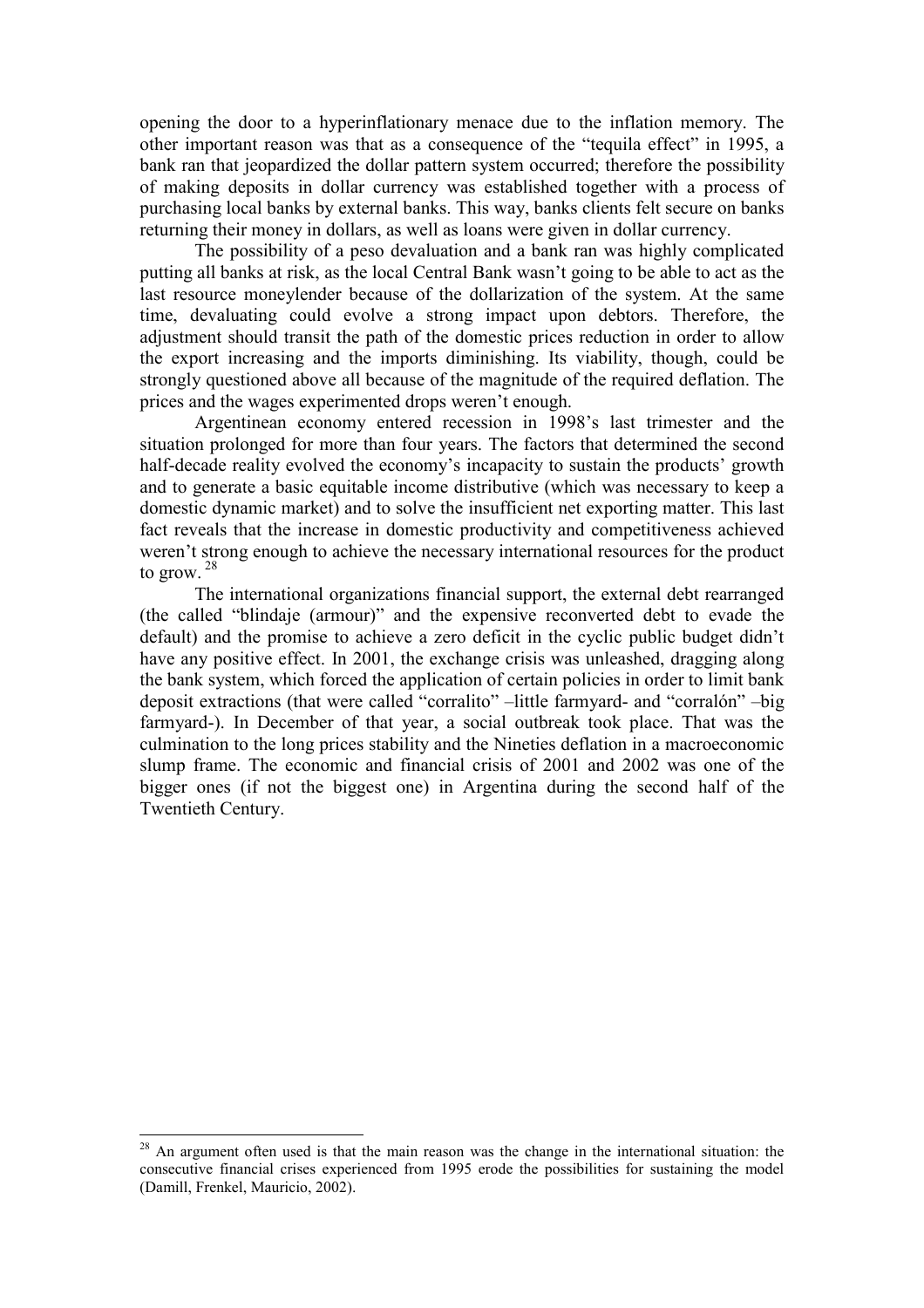

# 5. FROM THE CONVERTIBILITY FINAL PHASE TO THE CURRENT SITUATION

 By the beginning of 2002, Convertibility was left behind and a new phase started for Argentina and its competitiveness. However, during the months that followed devaluation, the conditions that drove to the collapse remained. The economy kept going through a severe external problem, which provoked a continuous foreign exchange demand. This pushed the exchange rate to rise, while continuing in a deep domestic recession. The economic activity was still shrinking, while unemployment rate rose along with the poverty and the marginality rates. The expectations regarding the exchange rate were discouraging, and most of the annalists omens implied parity risings that could flow in an out of control inflationary process.

 Nevertheless, even though the exchange rates shown significant climbing, several factors made it possible for it to descend and get stable. Financial restrictions over the bank system prevented the demand of foreign exchange to keep growing, while the increasement of the exchange rate gave an incentive to exports and restricted imports (already diminished by the deep recession effect). Therefore, during the second trimester of 2002, the exchange rate was stabilized and from that moment, the monetary and financial operations started to regularize.

 By the end of 2002, the economic activity dropped more than a 10%, in addition to the annual drop registered in the economy since 1999. The exchange rate, on the other hand, after reaching important peaks during the first half of the year, showed a stable behaviour in the second semester. When 2002 was over, the exchange rate, that reached 4 pesos per dollar, was around 3,4 pesos a dollar with a dropping tendency.

 From that moment on, the Argentinean economy began to show a major recovery. From 2003, the GPD registered growing rates over the annual 8%, tendency still sustained today. At the same time, the unemployment rate that reached values above the 20%, showed a strong drop down until reaching the current rate below 10%.

 Many factors contributed the economy to enter a high growing phase after the devaluation in January of 2002. A favourable element was the international context, the high prices of the export goods and the low interest rates. The growth in the exchange rate implied a restriction to imports besides from the effect that the recessive context had upon them. At the same time, with the new exchange rate exports recovery took place, which coincided with the improvement regarding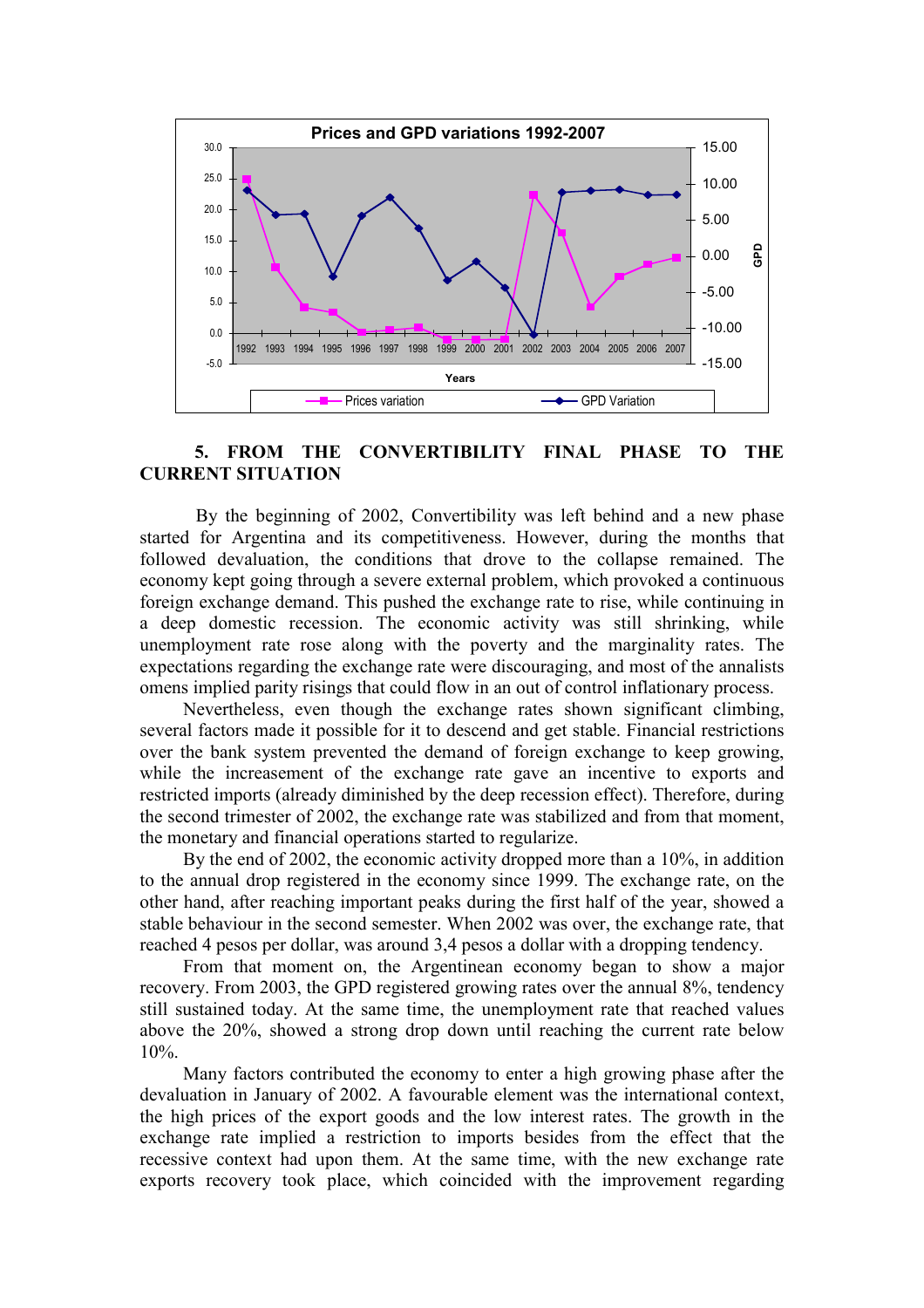exchange terms for the Country, generating a surplus in the trade balance. The balance of trade growth was an important element to the economy recovery, while the foreign exchange entrance due to commerce was vital to stabilize the exchange rate.

 Facing devaluation, an import substitution process began and local sectors started to produce domestic goods where before there was a foreign one that now couldn't be imported. The increasing goods production to supply the domestic market was a key element to explain the activity rate recovery, the employment rate increasement and the incipient reindustrialization process.

 It can't be disdained when explaining Argentina's strong growth in the last five years the politic and economic factors. The official action, yet showing some ambiguities and limitations, contributed to the recovery process. On the other hand, the public expenditures control, the tax system management and specially, the public debt restructuring (concluded by the begging of 2005), were the keys to achieve the fiscal account solvency (Frenkel and Rapetti, 2006).

 At the same time, when the balance of payments began to show a surplus, the bearish tendency on the exchange rate was restrained with an intervention policy in the exchange market by the local Central Bank. These interventions were part of the exchange official policy, which consisted on preserve a competitive and stable exchange rate. This politic measure was vital, first to revert and then to sustain the balance of trade and to make the most of the favourable international conditions.

 Sustaining a real competitive exchange rate was a key element in order to develop a quick GPD growth, by stimulating the tradable sectors' activities. Its influence by different vies gave place to a labour intensive production increasement, accelerating a drop in the unemployment rate.

 Despite the achievements of the official Administration, the policies had also shown a great deal of limitations. As pointed by Costa, Kicillof and Nahón (2006), these policies that aim to grow are basically identified with a currency board policy. The State's action is, therefore, reduced to a plain intervention in the foreign exchange market to sustain the reduced peso value (as long as the international flows and the national exchange allow it). In this sense, there didn't seem to be policies orientated to intensify the industrialization nor to change the composition or diversify the exports. Therefore, exports are compounded mainly of commodities, which production uses a scarce manpower and its constantly fluctuating prices are subject to World Economic conditions.

 As indicated by a CENDA (Economic Studies Centre for the Argentinean Development) report in December of 2007, even if there are several incentives directed to the industrial sector, in a regional level as well as in a sectorial one, a global analysis shows that the policies are not entirely coordinated between them, and several times, with insufficient resources. It is a policy that intends to defend already existent sectors and not an industrialization strategy that looks forward to stimulate dynamic sectors and generate a chain effects.

 Since devaluation in January of 2002, along with all the macroeconomic indexes recovery (see attached chart number 6), it started to develop a pass through process. In other words, the transfer of the increasing exchange rate to the prices level. This process, however, started slowly and reflected mainly in the wholesale sectors due to the recession in which the economy was immersed. Even when in 2002 and 2003 the consumer prices index showed a significant increasement (25,9% and 13,4% respectively), these had been way below to those recorded by the wholesale indexes and the exchange rate increasement. The wholesale prices increasement through all 2002, reached a 118%. The exchange rate varied that same year to a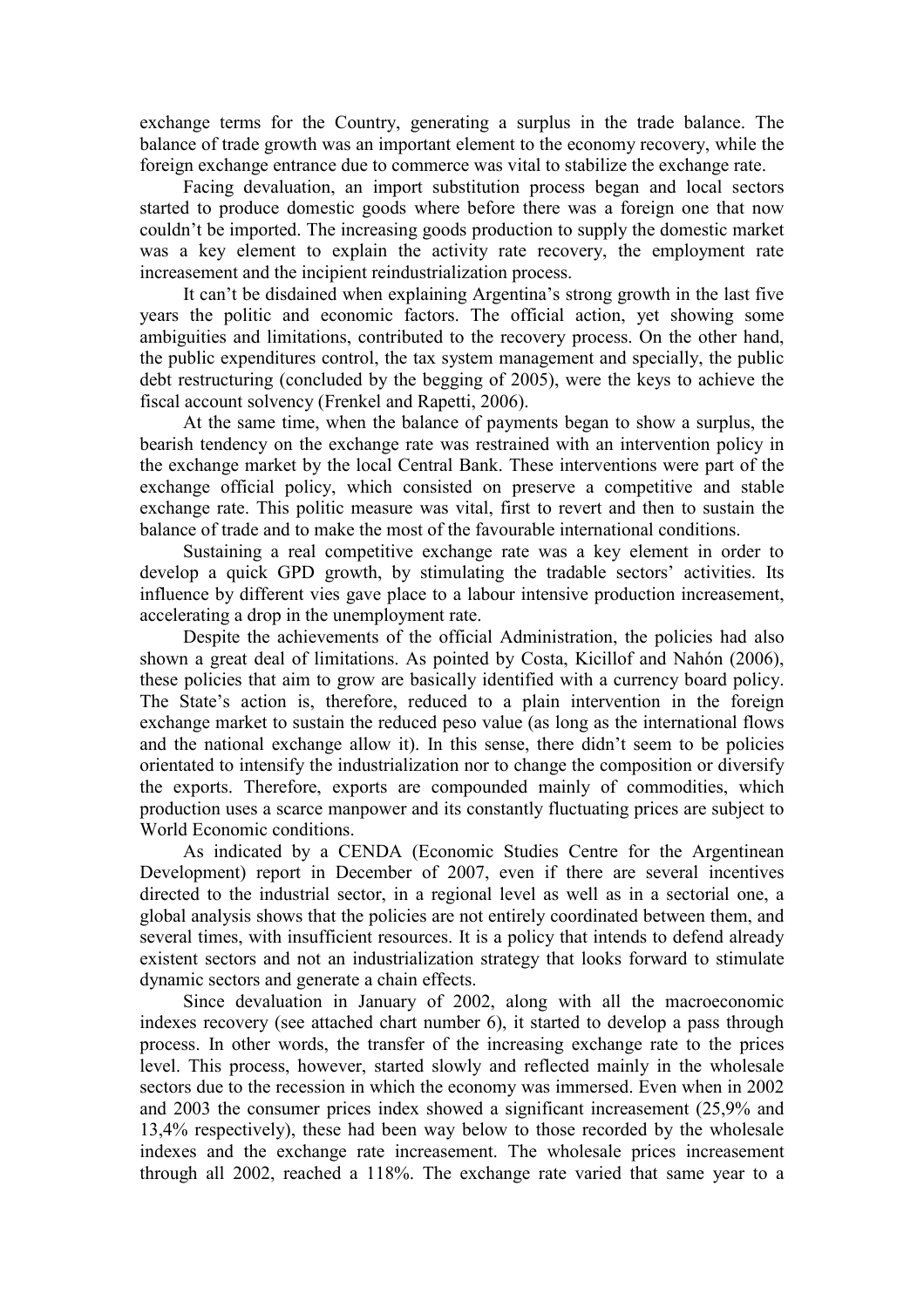213%. All in all, the profound recession acted, especially in 2002, restraining the prices risings, which were significant anyway (see attached chart number 5).

 After the first prices increasements (which had been said to have been restrained by the economy recession), inflation started to moderate and by the end of 2003, was below an annual 5,5% (see graph number 2).

 After a certain stability, in 2004 GPD sowed a 4,4% increase, inflation started to be perceived again as a major problem by some sectors from 2005 onwards, along with the perception of weakening in the official measures orientated to restrain the prices rising.

 However, as economy grew on accelerated rates and the prices rising were perceived as light, inflation wasn't consider as a problem that required an immediate solution. The official policy, therefore, kept being orientated to maintain a competitive exchange rate and to defend economy's strong growth.

 In 2006 and, even more, in 2007, the official intervention started to become stronger in order to keep prices retrained, even though the Government's vision was that the prices were rising in a focus group of food products and not in a generalized way. The raw materials prices boom in the international markets pushed those goods domestic prices. In order to thwart that effect, exports taxes were raised and maximum retail prices were fixed for some food products. At the same time, the Government started a controversial intervention of the National Institute for Statistics and Census (INDEC). This organization is in charge of the inflation measuring. From this intervention onwards, the CPI data published stopped being reliable, which led to the general idea that inflation is being underestimated.

 As shown by Salvatore (2008), while the CPI indexed by the intervened INDEC pointed an 8,8% inflation for the year 2007, the real inflation was around a 17,8%. In this context, the official policy keeps focusing in the economy's growth, while the measures to restrain inflation are still the price controls, the export taxes and the prices index manipulation.



The graph shows the evolution of the INDEC CPI. The red line shows the CPI of the Mendoza province, which moved apart from the INDEC CPI after the official intervention in that institution.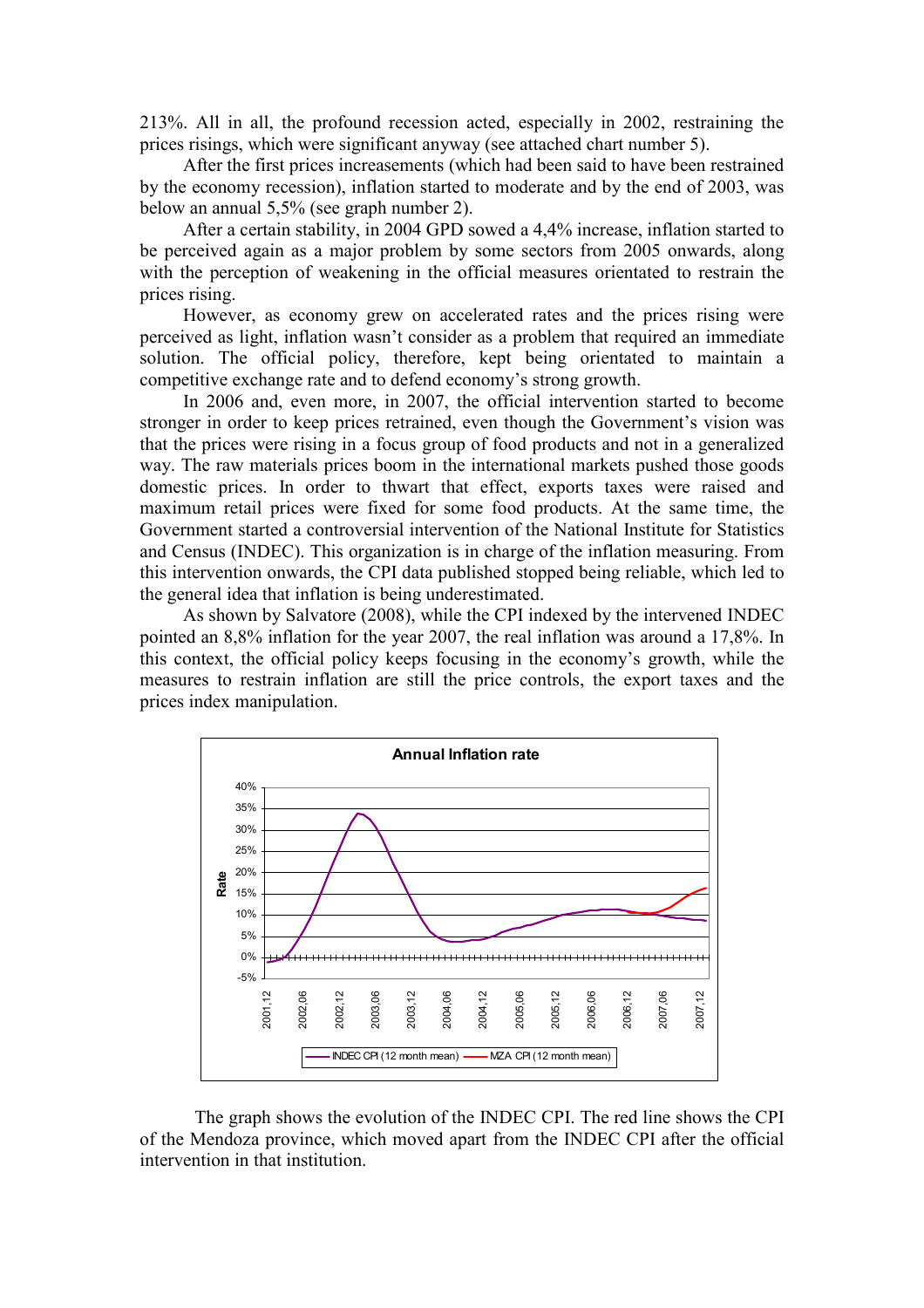# 6. CURRENT INFLATION CAUSES

#### 6.1 The most significant inflationary mechanisms in the present situation

#### International food and oil prices increments

The international food goods price (that Argentina exports) rising pushes a consequent rising for these goods price in the domestic market. The present Administration tried to put an end to these increasing with export taxes that would lower the effective price that the producer receives. This lowers the exports incentives for these goods and forces to place them in the domestic market. On the other hand, the price rising for other goods such as soy, which is not consumed in a considerable amount by the domestic market, was seen by the Government as a way of raising funds that would allow it to maintain a fiscal surplus and finance several manoeuvres that guarantee a high exchange rate (subsidies, exchange market's intervention, etc.).

However, due to a considerable increase of soy prices in comparison to other food goods (soy price increased more than wheat and meat), soy started to displace other cultivars territory as well as the cattle rising and the dairy farms. This growing production substitution putted even more pressure on food goods prices and therefore, wages.

On the other hand, export taxes, although increasing constantly increments, are insufficient when compared to the constant international soy price rising. The Government created a mobile export taxes system, which would allow, from a theoretical point of view, to keep the domestic price restraining equation for food goods and to discourage more producers to change to soy cultivation. Nevertheless, an unfortunate political handling of this measure drove agricultures to join into a three weeks strike in order to defend their profitability. The agricultures strike involved national routes blockings and mobilizations that grouped every entity involved with the rural areas, from the Rural Society (which represents big landowners) to the Agrarian Federation (which groups small and middle producers).

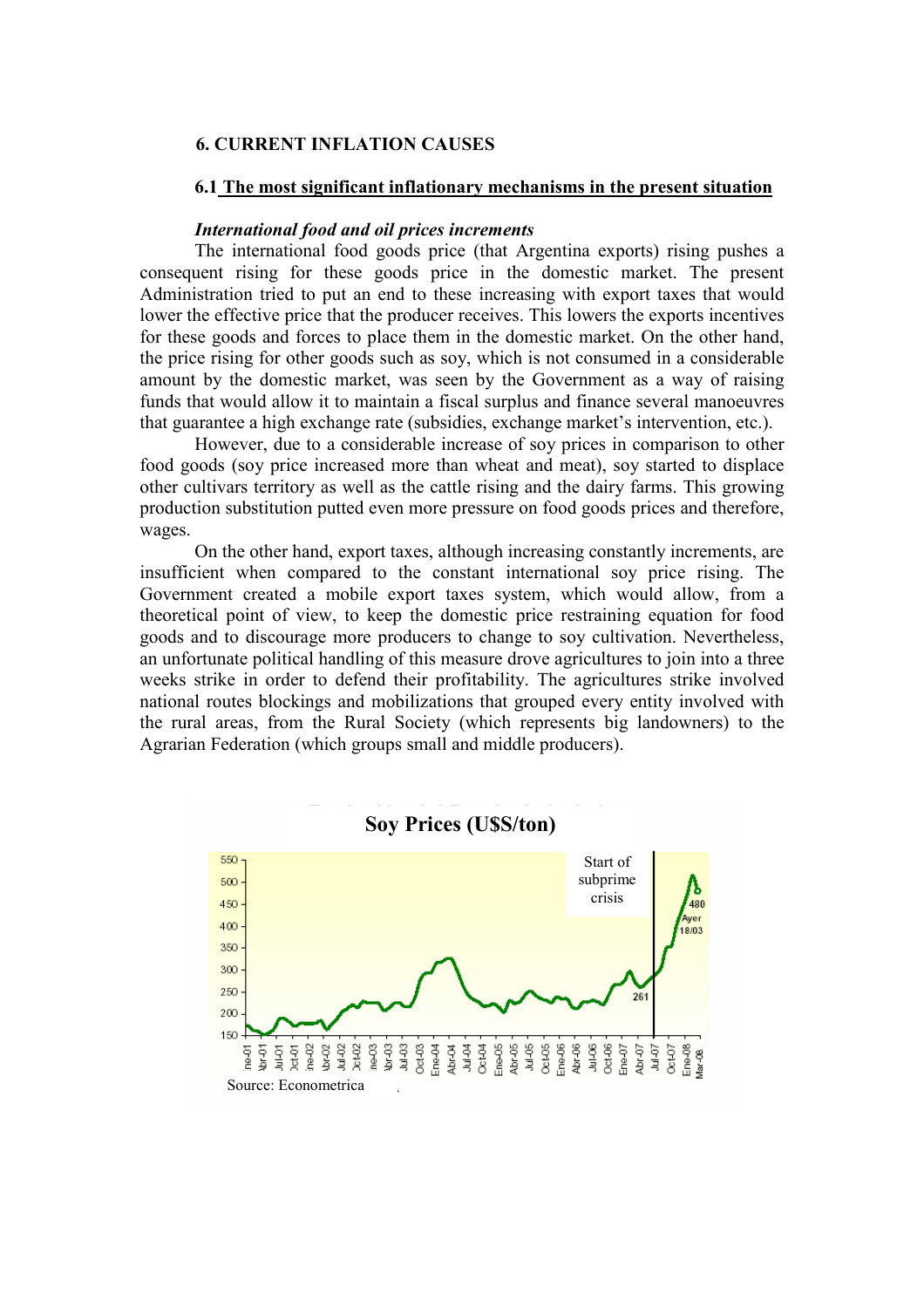On the other hand, the export taxes magnitude (which were around the 35% and with the mobile system raised around a 44% for the soy) is difficult to handle politically.

In this case, a probably effective measure would be a state-owned foreign trade monopoly, which has a previous record in the Country. The Argentinean Institute to Promote Exchange (IAPI) was a public entity developed under the Central Bank's control in 1946, during Peron's first period, with aim of centralizing foreign trade and to transfer resources among the economy's different sectors.

# Offer Insufficiency

One of the main reasons of the prices increments in Argentina is the significant offer restriction that exists in numerous productive branches. These restrictions that convert themselves in major offer insufficiencies, are caused by several factors:

a) The lack of capitalist spirit among the Argentinean business class or the lack of reliance in the economy.

It isn't under discussion the existence of surpluses available to be invested, but the lack of confidence in the economy future or in legal safety doesn't induce investments. However, several purchases of local companies by foreign capitals that took place would prove this argument wrong.

The lack of capitalist spirit seems to be a way sociological hypothesis as to take it into account, and even if it was true, it could be solve by promoting the incorporation of new enterprising productions with soft credits, financial aids, etc. or even more, with the Governments intervening in the production either through public companies or through biddings, concessions, etc.

Once again, the solution seems to be in the hands of policies actions that have a previous record in the history of Argentinean's economy, which are, at the same time, contrary to the present's spirit.

b) The existence of monopoly or oligopoly markets that inhibit new players to emerge in the market.

In this case, the Government could intervene through the Competition Defence Commission or even entering the markets with public companies. Of course, a market concentration, would also favour a negotiation with producers.

A successful case in this matter is the oil case, which prices didn't raise along with the international prices due to a lending negotiation regarding the oil exports (there were some conflicts with the company Shell –one of the major three- that could quickly be solved). In this case, the Government came to set up an energy state company (Enarsa) that finally, once the sector was putted on the right track, focused on international investments, particularly in other Latin American country ones, with geopolitical goals.

On the other hand, a failure case would be the negotiations with the main Supermarkets (five or six companies with several subsidiaries along the Country). In this case, the Government looked forward to establish an alliance with some small food markets, which have smaller earning profits, as they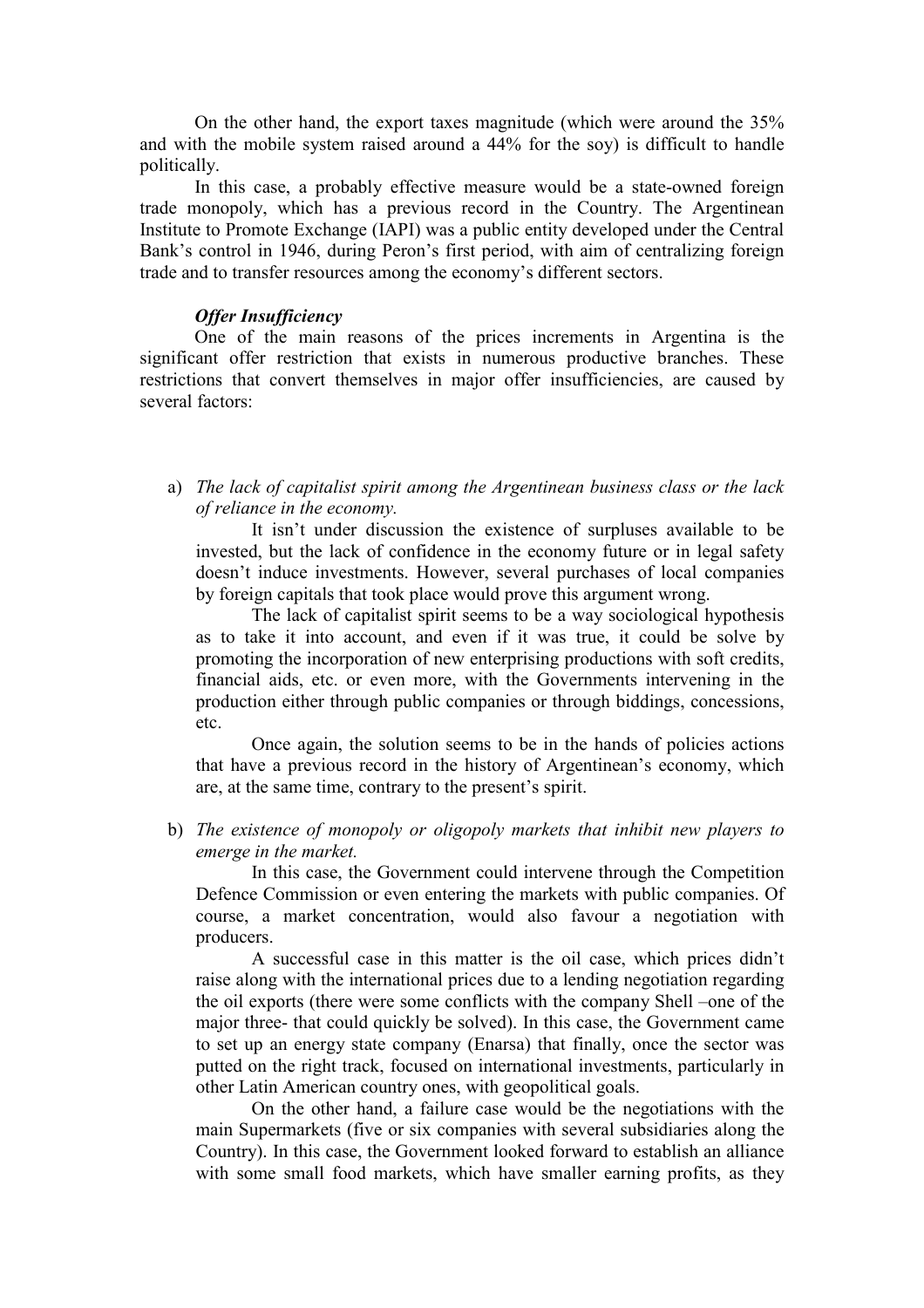don't increase prices as much as the major Supermarkets, but, alternatively, they are based on labour informality.

c) The lack of a financial policy

 It's significant the scarce investments that take place with the agricultural surpluses. Once the agricultural sector retrieves the invested costs and replaces the worn-out machinery, directs their profits to sumptuary consumption or to real state speculation. It is obvious that there isn't a mechanism that would allow the canalization of the surpluses towards productive investments that could alleviate the offer insufficiency. The underdevelopment of the capital markets is a crucial factor to explain this situation.

d) The particularities of the domestic manufactures production and other urban items increasement

 The exchange rate increment brought along an effective protection to domestic producers; protection that was absent since the policies applied during the nineties. The industrial productive diminished that took place during the neoliberal years, was originated by many productive sector contractions that were replaced by imported goods. The higher price of the foreign currency after the 2001's crisis had an impact on the imports, reestablishing many productivity sectors that were frozen or even almost banished.

 In addition, the relative prices modification in 2002 increased the industrial production profits. This re-activation reached many manufacturer sectors that frequently restarted with a middle or small structure. In many cases, this implied that either the capital resources per worker as well as the available technology generated low labour productivity. This fact along with a high labour intensity drove to a situation in which a production increasement implied significant workers incorporation. Not only did the small and middle companies have this characteristic, but also bigger ones that employ a bigger amount of workers. This is caused by backwardness of investments and the insufficient advanced technology incorporation from abroad.

 The low number (in relative terms) of manufacture industries that are able to export shows that the size of most of the productive companies, as well as the capital per worker resources, are related to the domestic market size. As the domestic market didn't experiment a considerable expansion (due to the wages and employment contraction and the excessive concentration of profits for more than a decade), neither did the industries nor the introduction of advanced technology. This vicious circle restrained the increment of the productivity level for many industrial branches.<sup>29</sup>

These characteristics mean that the productive increase, as soon as the domestic demand grows, tends to be achieved with rising marginal cost. That is to say, as a consequence of the reduce size of the industrial plants, it don't take place a decrease in unit costs, damaging the competitiveness and affecting prices.

 $\overline{a}$ 

<sup>&</sup>lt;sup>29</sup> In contrast, the agricultural production incorporated the best technology, has high capital resources and high productivity that explain the increasement of this sector offer. This behaviour is consequence of a favourable international demand expansion.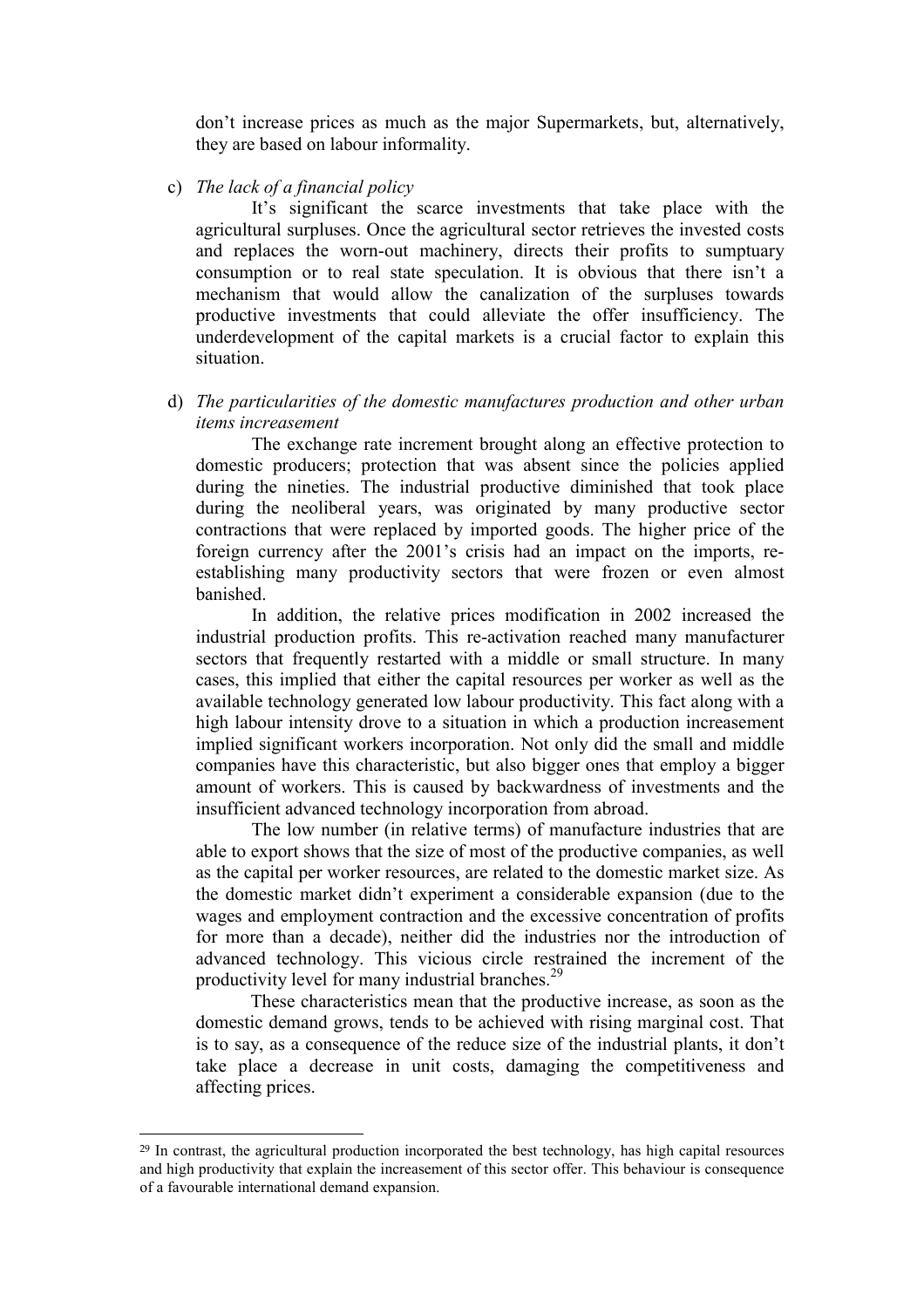Another argument to explain this behaviour is that the investments required to increases the production scale must be self-finance increasing the exploitation margins because of the low development of financial and capital markets. All these elements provoke increasing pressures over prices as the production grows and the installed capacity reaches its limit.

### e) Basic infrastructure and the transport model.

 Most part of the infrastructure investments had been abandoned by the State when the neoliberal model was developed. By the public services contracts part of the investments were left to the private sector, while the State had to deal with the rest of it.

 After the 2001/02 crises some problems occurred because the tariff policies of the nineties needed to be changed. In several cases, the privatization contract ensured that the tariffs could be adjusted, in dollars, related to the prices evolution in the United States. After devaluation, this regimen was impracticable, and the tariffs were frozen at first. Then the State regulation over those prices restrained the increases and subsidies were introduced in compensation. The companies affected with these policies turned to international courts against the Argentinean State. This resort was contemplated in the privatization contract. In this context there has been an important delay in oil, gas, electricity, and water and plumbing investments.

Also, the railway transport suffered an important destruction during the nineties (several branches had disappeared) and a decapitalization of was left during the last years. As a result of all these infrastructure and transport damage, significant offer restrictions appeared. As the economy grew strongly during the last five years, critical restrictions took place in the production of energy, fuels, transport services, etc. The official response was increasing the energy imports and the rationing of several products and services (gas, diesel oil, electricity and others oil derive).

On the other hand, the road transport suffered a price increasement due to the raise in the oil price. This fact implied greater public expenditures in order to pay increasing subsidies to the transport companies where the tariffs stood frozen.

Therefore, these offers restrictions and the increasing costs have an impact on the price level, which today is not very important because of the public subsidies. But the continuity of the situation implies increasing subsidies and the potential inflationary impact is significant. A tariff increasement would affect the costs of almost every production sector.

#### Certain sectors demand increases

#### a) Increasements in sumptuary consumption.

 As most of the agricultural and other sectors' surpluses are not channelled to other productive sectors, these incomes had been used in real state and sumptuary consumption. Therefore the real state market had suffered prices increases that have impacts over other prices through rents.

 Also, middle and high-income sectors had increased their consumption of import goods. Together with the economic growth, the most favoured population sectors had started, again, to travel around the world and consume luxury import goods. This raise in imports helps the convergence of domestic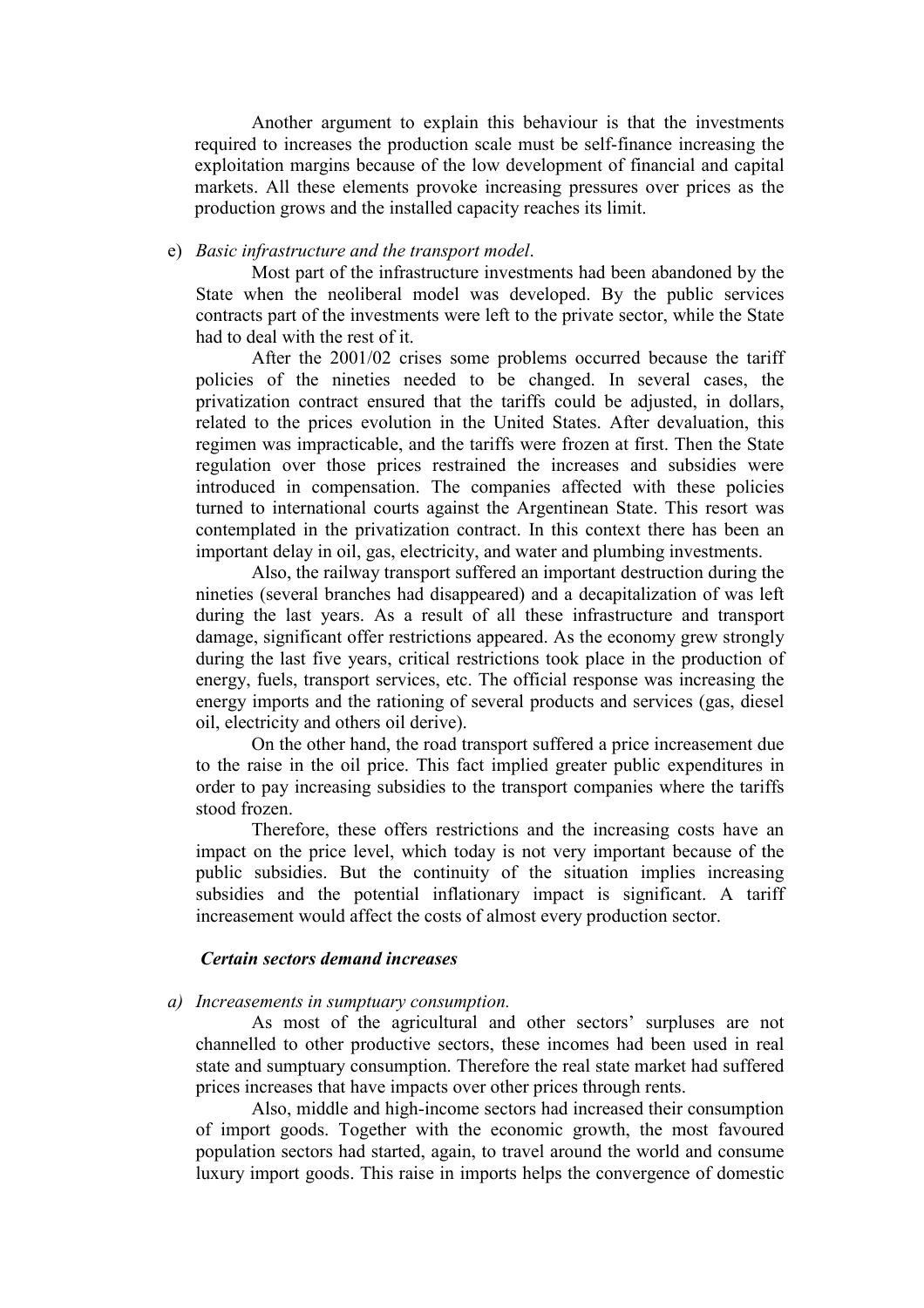prices with international prices, and force increasements as the dollar prices increase as a consequence of the depreciation of that currency.

#### b) Increase in the import inputs and capital goods needs.

 The Argentine production is strongly dependant of import inputs and capital goods. These needs increases when the economy is growing. Nowadays the country has a great amount of foreign exchange, but the import increase (for example, the agricultural sector uses import inputs), together with the rise of the sectors that use those imports, elevate costs as a consequence of the international dollar depreciation. As the local currency is relatively fixed to the US currency, the peso is depreciating related to the real or the euro, and though, the country is importing inflation. Is very difficult to state a palliative to this situation, but the intensification of the imports substitution may be a step in the correct direction. In this context, some institutions, like the INTA (National Agricultural Technology Institute), are going to have a very important role.

### Incomplete pass through from exchange rate to retail prices

One explanation often used to explain the present inflation is the incomplete pass through from the exchange rate to retail prices. If this pass through was not complete after the 2002 devaluation then the prices may still be suffering increases because of that exchange rate climb. Of course, the pass through cannot be complete because the non-tradable goods prices are more influenced by wages than by the exchange rate and the increasement of the wages had been smaller than the exchange rate increasement. However, the exchange rate increasement had effects on prices through import inputs, capital goods and sumptuary products as we had explained before.

As we already pointed out, the devaluation took place in a recession context reducing the effect on retail prices. In fact, the wholesale prices increased during 2002 much more than consumer prices and, as wages didn't increased significantly, the domestic products producers obtained a considerable rise in their benefits.

During 2003, the wholesale prices index experienced a rise of only 1.96%. The consumer price index increased 13.4%, more than the wholesale index, but much less than the CPI during the previous year. This behaviour proved certain price stability and, consequently, the real exchange rate remain in a high level. Since the middle of 2006 the drop in the real exchange rate accelerated. Despite the explanation of the slow pass through, the truth is that the retail traders absorbed a part of the wholesale prices increases. However, the lasts years increase in the consumer price index may imply an improvement in some retailers benefits margins.

### Exchange rate stability in a dollar depreciation context.

The international dollar depreciation relative to other currencies like yen, the euro or the real implied a depreciation of the Argentinean domestic currency. This fact, together with the world inflation due to the increased in food products prices affected the Argentine domestic economy in different ways. On the one hand, world inflation put up the internal prices through imports goods. This impact is stronger because of the depreciation of the local currency in relation to others currencies from countries that Argentine commerce with (like Brazil or Europe). On the other hand, the stable nominal exchange rate in an inflationary context implies a drop in the real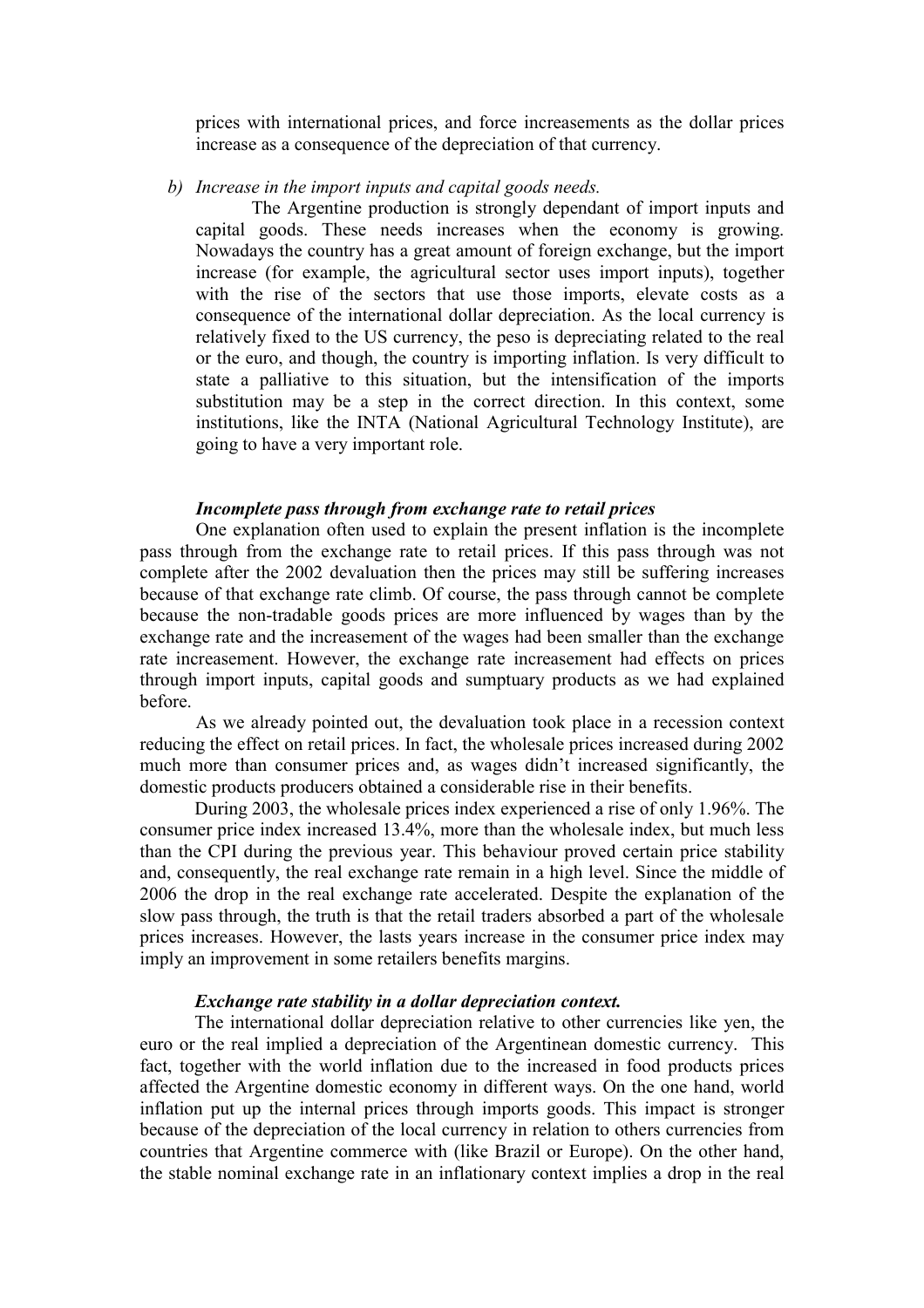exchange rate. However, as it can be seen in the graphs, the fluctuations are not significant enough to be considered inflation causes.



Source: Argentine Central Bank



Source: Argentine Central Bank

#### Other pressures and unbalances that are inflation potential causes.

 The dynamic pointed out (that includes the real inflation causes) can be aggravate by other factors besides the ones considered above.

Among them it's important to consider the possible resolution of some services tariffs' control (like the energy prices, the public transport, etc.) as well as the intervention in other key products prices. As this kind of intervention imply increasing subsidies expenditures, the liberalization is possible creating additional prices pressures.

Also, a change in the international situation is probable as a consequence of the recessive context that the United States and some European economies are suffering. If this situation provokes a fall dawn in commodities prices and a credit constrain the effect over Argentine economy would be notorious. Also, an international inflationary process as a consequence of the dollar devaluation it's likely to happen as well.

Internally the risk of a continuing reduction in the fiscal surplus it's possible because of the necessity of refinancing the external debt. If this process takes place in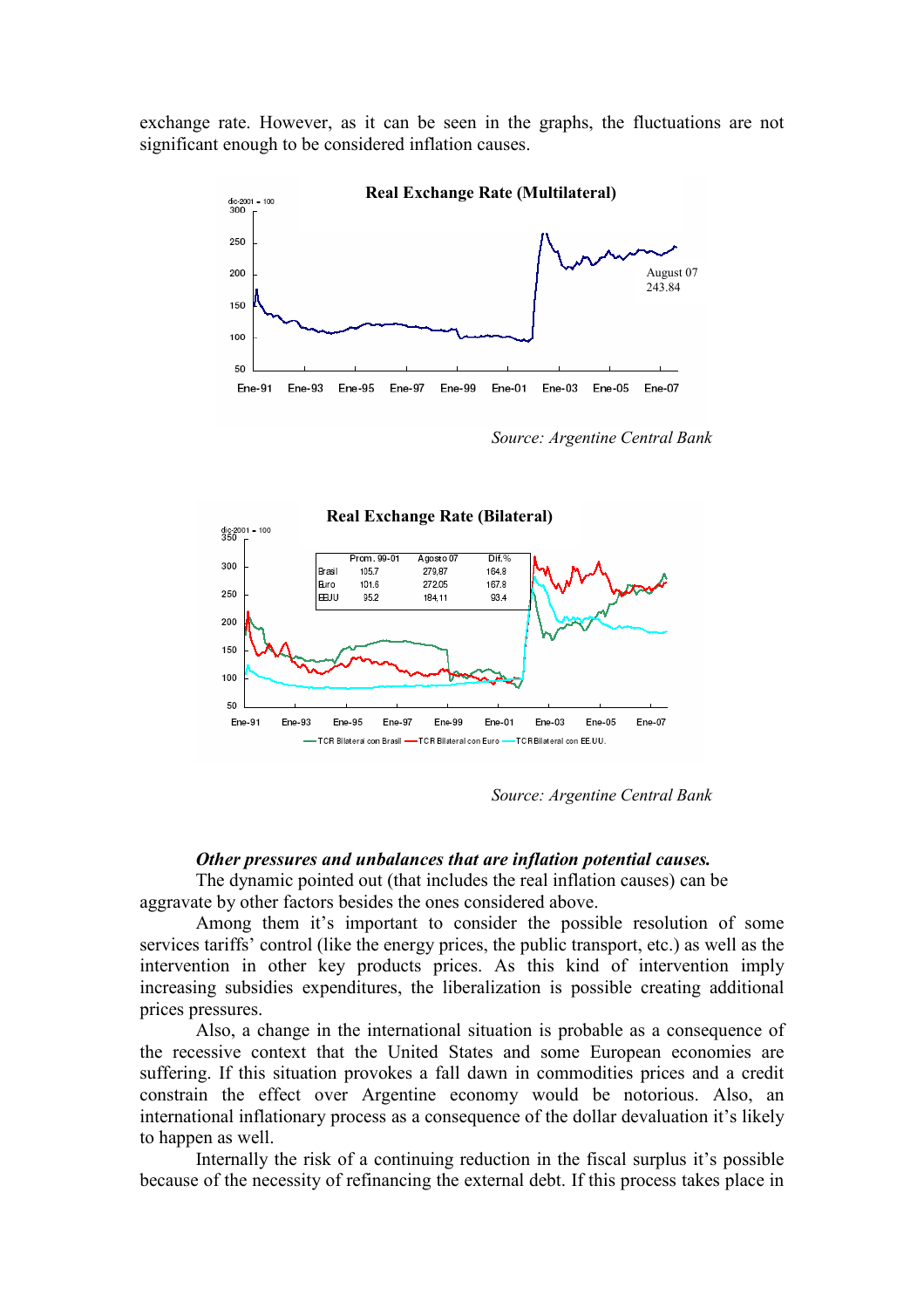an unfavourable context, the fiscal situation might get worse (the external debt is about u\$s 144 billons).

### 6.2 Inflation past causes that don't operate nowadays

It's important to point out that the present inflation situation has significant differences from past Argentine inflation episodes. In this part of the paper we identify the particularities of the actual context in some important aspects of the Argentine economy. At the same time, these are essential aspects in order to decide the economic policies to be applied.

### Real wages increase and distributive struggle

In March of 2008 the government managed to restrict the nominal wages increases, allowing augments around the 20 or 25 per cent for the whole year. Those figures are consistent with the real inflation registered during 2007 so it's not plausible that wages increases are causing inflation.



As is seen in the graph above the real wage has been growing since 2005. However, the real wages at the starting point were very low as a consequence of the high unemployment rates. So, despite the real wages recovery, there were high benefits margins in order to absorb increased in wages without provoking inflation.

It's important to point out that during the first stage of Kirchner's government, there were policies directed to achieve wages increases. These policies have been important for the production recovery, by increasing the wage sum unexpectedly fast, stimulating global demand.

The nominal wage recovery was partially offset with the price increases (see attached chart nº 6). Oligopoly production and commercialization sectors developed a policy of keeping and increasing benefits margins by rising prices in response to every nominal wage rise. In turn, government intervention, through export taxes, in order to avoid that increased export prices affected domestic prices provoked a struggle over income-distribution. Nowadays, the struggle between the agricultural sectors and the government (which, in a sense, appears as defending consumers and industrial sectors interests) is clear. As the export goods are essential food products, their prices affect consumers and wages.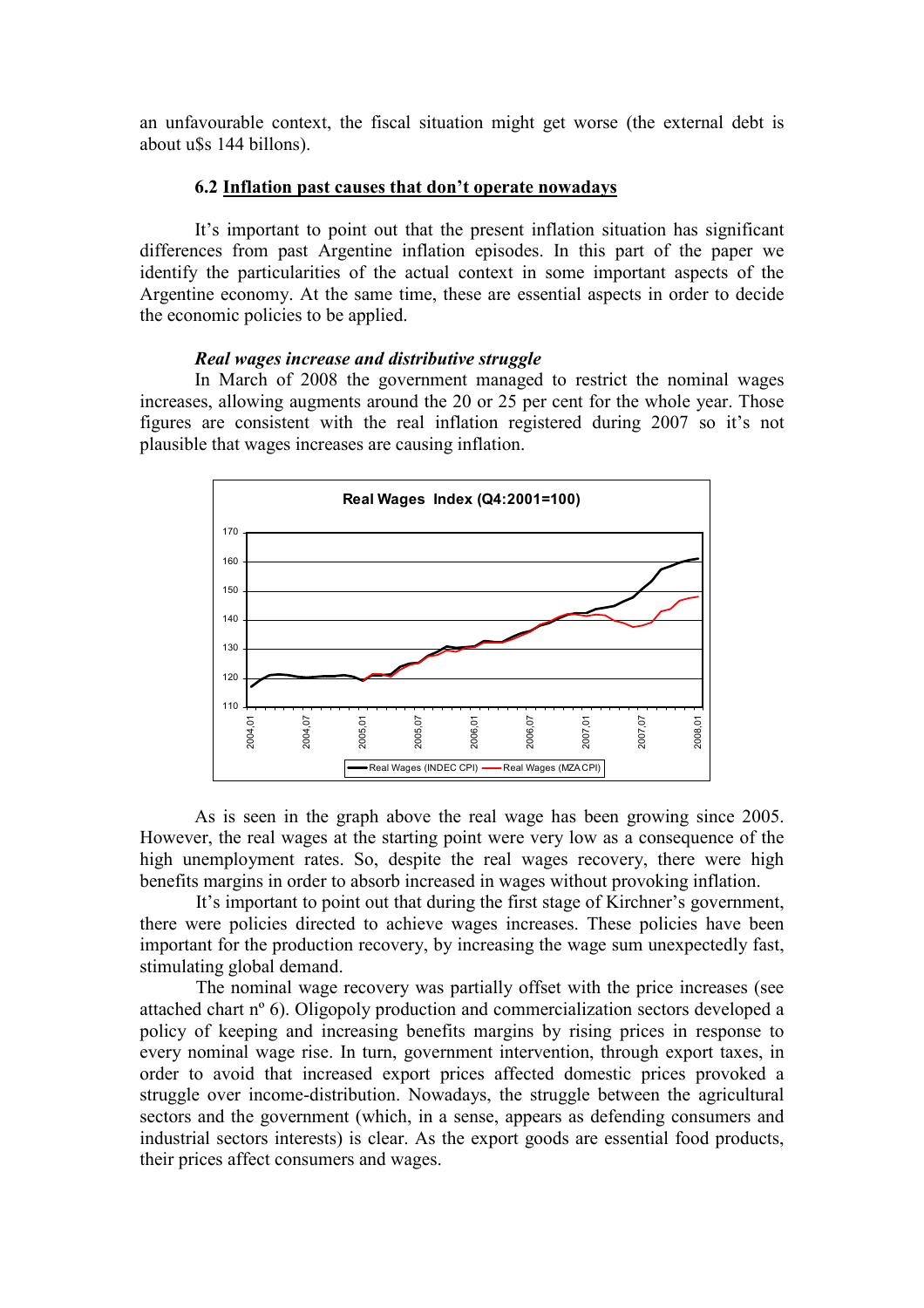However, at the moment, it's absent the employers-workers struggle over the wages. This element played an important role determining the economic dynamic during previous crises. At present, the principal labour union supports the official policies so the wages rises are limited. Nevertheless, an important struggle over the exporting incomes with uncertain end, is taking place.

#### Public expenditures

 $\overline{a}$ 

Since 2003 together with the production augment, tax collection increased ruthlessly. Since public wages increase less than the increase of public incomes, there was a margin for public expenditures to increased. Then, the public expenditures growth was related to public income increases, but leaving a positive balance in the public accounts. The growing public surplus allowed the payment of the external debt services, once the debt was restructure<sup>30</sup>.

This fiscal surplus, together with a commercial surplus, configured a twin surpluses situation, very different from most of the past periods. In the past, commercial surpluses appeared as a consequence of a contraction in production and employment. Nowadays, both surpluses are achieved in a growth context. Despite of these, many opponents to the government policies think that the increasing public expenditures stimulate the global demand and provoke prices increases. According to this vision, inflation is induced by the excessive public expenditures even in a fiscal surplus context.

However, it's a matter of opinion that the economic recovery since 2003 was strong enough to create demand excess, being inflation main cause. Moreover, it's not at all evident that there is a general situation of production capacity exhaustion as a consequence of the increasing public expenditures $3<sup>1</sup>$ .

On another note, important budget items are the subsidies given to some sectors in order to control their prices. Increasing subsidies are needed with the purpose of intervening in the prices system. These expenditures are increasing as a consequence of the inflation acceleration. If inflation is controlled these expenditures shouldn't increase, but as long as this doesn't occur subsidies continue growing creating changes in the relative prices structure with impact on the general prices level<sup>32</sup>. This is the only mechanism through which the fiscal policy may provoke prices increases.

However, there are certain budget items that are postponed, like the State managed pensions. The pensions mean level is below the level necessary to guarantee decent life conditions. Moreover, the surplus created by the pension system is used to buy public bonds with low interest rates, compared to other public debt.

 Another important (and very criticized) budget items are the social benefits (called "planes sociales"). These financial assistances (with laboral compensation) provoke immediately demand increases. During the electoral year 2007, those expenditures duplicated. However, since the fiscal surplus persists and the tax collection is increasing greatly, the subsidies don't seem to be problem.

<sup>30</sup> The evolution of the fiscal surplus as a GPD percentage was: 3.9% (2004), 3.7% (2005), 3.5%  $(2006)$  and 2.4%  $(2007)$ .

In order to confirm the existence of demand excess, it should be verified the existence of an offer insufficiency in the labour market. At the moment the unemployment rate is nearly the 9% so there is no labour offer shortage.

<sup>&</sup>lt;sup>32</sup> It's important to note the subsidies are directed to goods (energy, fuels, some food products) with great impact on another goods prices.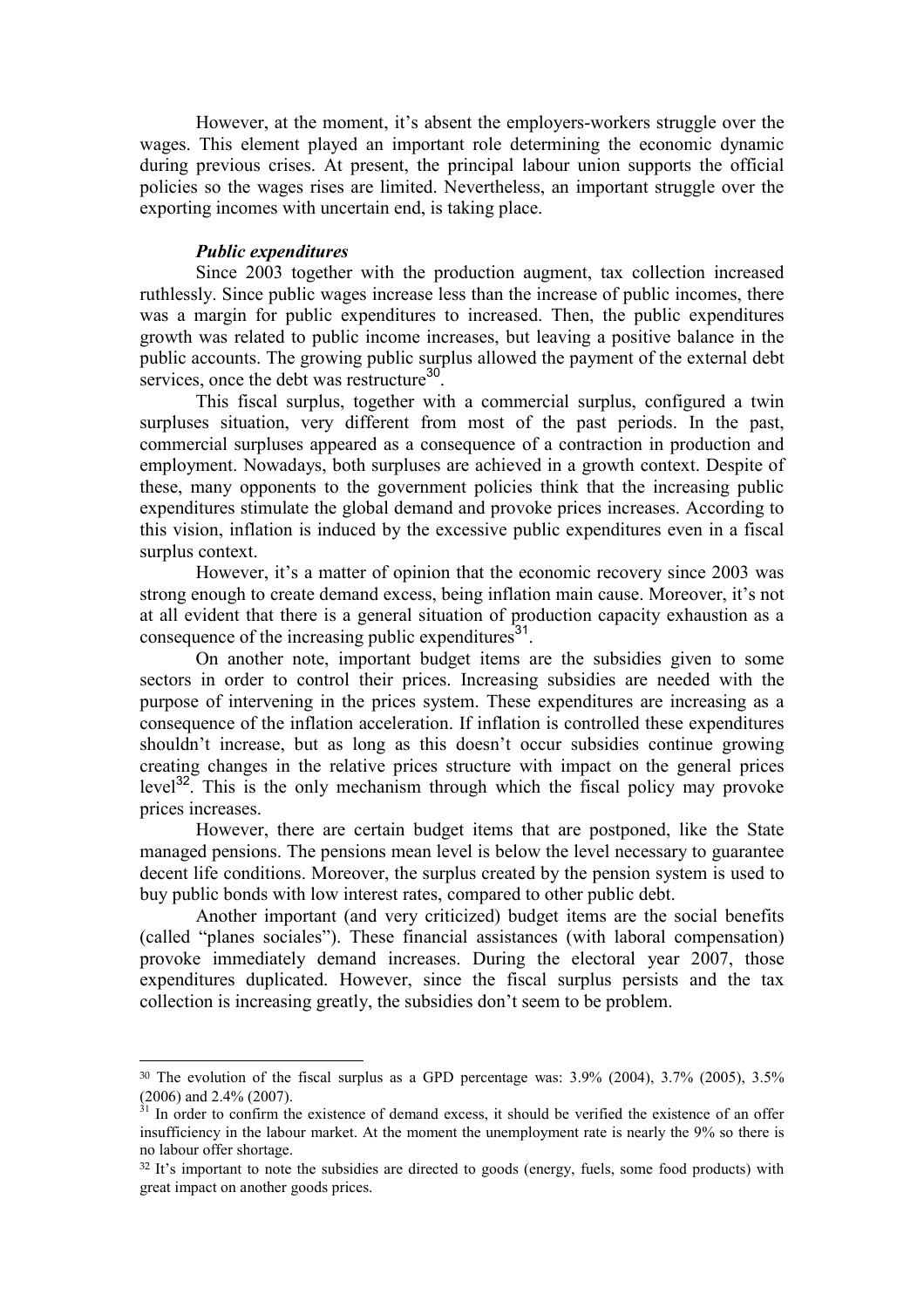

#### The balance of payments behaviour

The 2001 crisis, related with the high level of external indebtedness and the international context, provoked the debt default in the beginning of 2002. This event affected positively the public budget and the current account because the interest payments reduction. Also, imports reduced drastically creating a surplus in the commercial balance and in the current account. The negative correlation between the commercial balance and the domestic production is not new for the Argentine economy (1995 crisis provoked a surplus in the current account as well as the end of the eighties crisis).



During the period 2003-2005 exports increase considerable following the raise in real exchange rate and the improvement in the terms of trade (see the graph above). Although imports started to increase as a consequence of the production raise, the current account surplus continued so that the old external problem, which appeared every time the economy grew, is not present this time. The international reserves are large and there is no devaluation risk.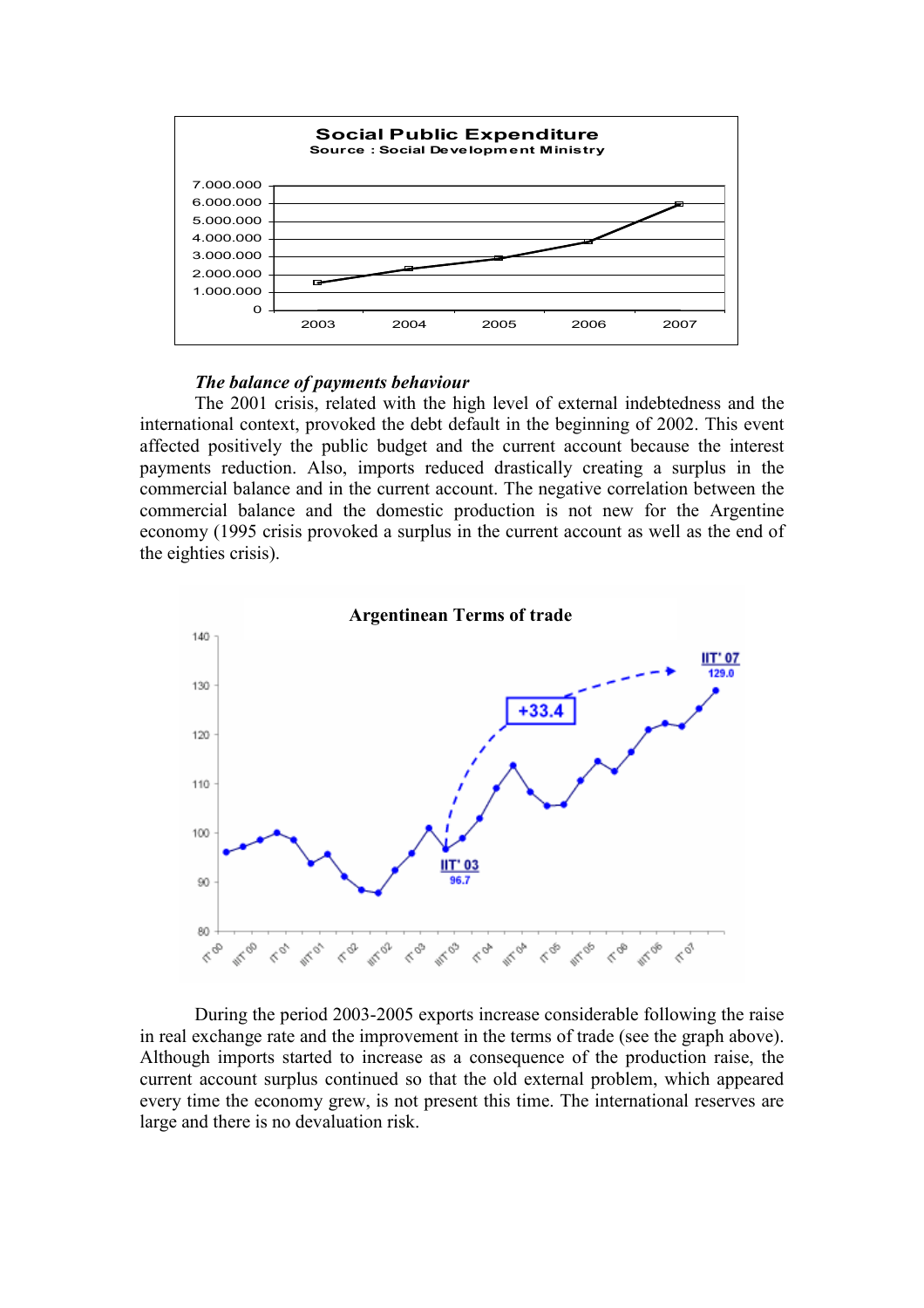### Monetary aspects related with the exchange rate policy.

After the 2001 crisis the economic policy main instrument has been the Central Bank intervention to sustain the nominal exchange rate. In the presence of a pressure over the exchange rate, the Central Bank intervenes in the exchange market baying international reserves and issuing money in the economy. The permanent current and capital account surplus could have made go down the exchange rate. To prevent this, in order to protect the productive sectors, the Central Bank bought dollars (and even today he continue doing it).

So, as the Central Bank purchase international reserves, there is an increase in the economy's monetary offer. Nevertheless, the monetary programs included partial sterilization of the monetary base increases by issuing bonds (the bonds used by the Central Bank for these operations are the NOBACs and LEBACs, see graph below). These actions has been criticized because: a) the intervention in the exchange market implies the money injection creating an inflationary effect; b) the sterilization implies higher interest rates that sooner or later will affect the Central Bank financial balance and the economy interest rates structure.



According to the supporters of those critics, the banks loans to the Central Bank reduce the loans for the rest of the economy. So, letting the national currency to appreciate avoids the monetary injection and absorb the raw materials international prices increases. But, we consider that is not true that buying international reserves issuing national money always has inflationary effects. Also, the appreciation of the national currency has negative effects over the manufacturing sectors. Finally we can't assure that the interest rate will go down if the Central Bank stops issuing bonds.

Today, the high exchange rate implies a protection for the manufacturing sectors, so the question is for how long must this protection should be kept. In the meanwhile economic policies should be apply in order to induce productivity increases. We consider that this protection is currently needed, but the producers have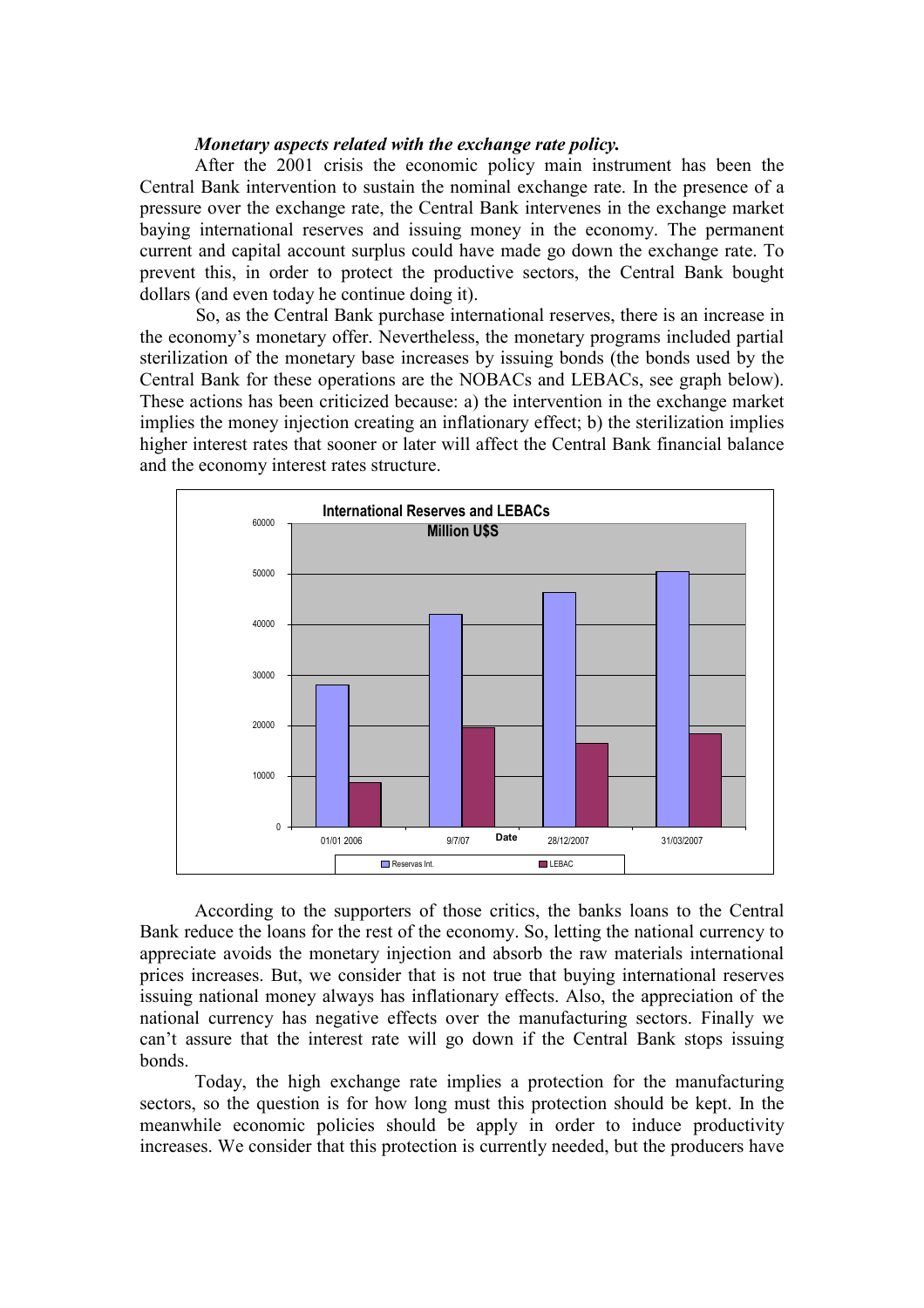to take full advantage of it in order to be able in the future to compete with international producers.

### 7. FINAL COMMENTS

Inflation is a complex phenomenon that not always response to the same causes. Therefore, there isn't a unique recipe that can be applied in every country to fight prices increases. It's necessary to analyse and identify the specific causes in each case in order to decide the best way to follow.

What's more, there isn't a certain level of (monthly or annually) inflation above which we can always say that it become a problem. An inflation process must be analysed according to its particularities and considering the cycle's phase the economy is on, in order to establish the seriousness of the problem, as well as the necessity and urgency to fight it.

Considering these statements, in this paper we approached the study of the Argentinean present inflation. Argentina is a country with a long inflation tradition, where the average rates of prices increases in the last sixty years were higher than those of the developed countries. During those years the dynamic of the argentine economy was determined by the "stop and go" cycles, where product and prices growth phases that led to balance of payments crisis, were followed by devaluations, recessions and more inflation.

This dynamic seemed to be over in the nineties, when some transformations were induced in the economy and the prices stabilized for several years. However, the counterbalance was the unemployment rate and the external debt severely increasements, leading, within other factors, to the intense crisis of 2001. The present Argentine situation suggest the question about the possibility of a return to the "stop and go" dynamic. This question is important because the answer have implicit the analysis of the sustainability of the current growth phase. Our point of view is that the present economic model is based on a favourable international situation that allows the country to maintain commercial and fiscal surpluses. None the less, it no seems that Argentine is taking full advantage of this context.

During the last years, high growth rates were achieved but the structural changes required to consolidate the productive sectors and revert the destruction of the manufacturing sector of the nineties were not promoted. The high growth was driven by the import substitution because of the peso devaluation, while the official measures were very weak and without a global strategy in order to enlarge and coordinate the manufacturing sector. In this way, we believe that the actual virtuous functioning is strongly based on an accidental international situation but the mechanisms needed to continue growing if those conditions revert were not created.

Also, regardless international conditions, the Argentine current growth model need some changes because its fundamentals don't seem to be sustainable in a medium term. The increasing export taxes, in order to sustain the fiscal surplus and to avoid the local impact of international price increases, seemed to have found a limit. At the same time, the currently suspended external payments problem will have to be attended because the total external debt is still very large and it was not rejected. Then, it's a heavy load for the country economy.

Besides, the labour efficiency requires specific policies in order to increase. Also, a tax reform that increase the importance of progressive taxes is still pending. In addition, the inflation problem needs to be recognized although considering the economic growth context.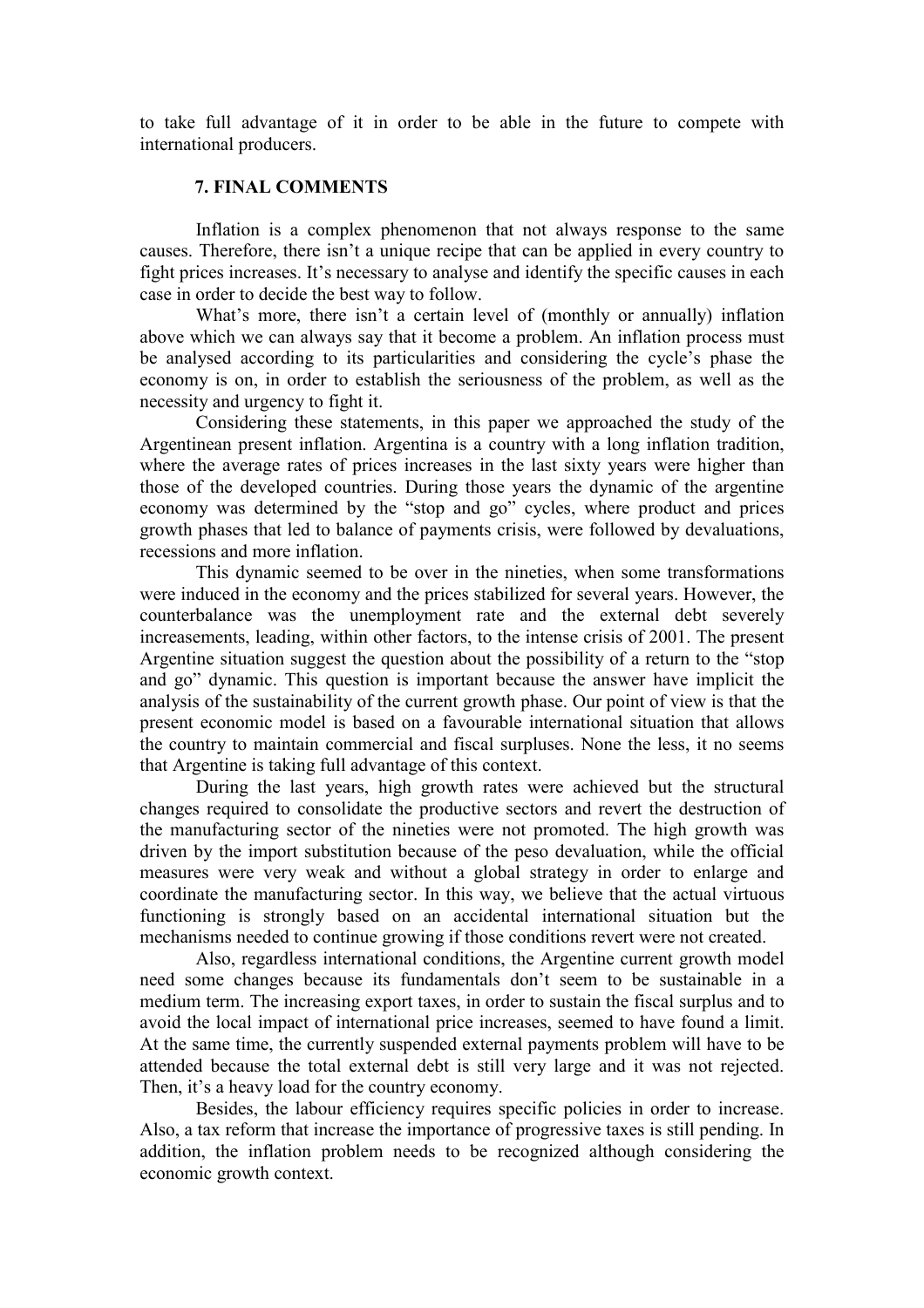As we point out, an important part of the inflation process is explained by the argentine economy offer structure. In a high growth context, the productive structure deficiencies provoke significant offer restrictions. Then, the inflationary problem must be discussed considering the economic model and the present growth phase bases.

Setting a productive profile that creates employment and improves the income distribution is still pending in Argentina. A growth model based completely on primary exports creates unemployment, poverty and social exclusion. So, we think the choices are to promote the integration to the world market based on selected competitive advantages (like Portugal or Ireland with the software development) or to induce a self-sufficient and exporting development like the model that Brazil is promoting since many years ago. A different and very interesting alternative it would be to promote the productive complementariness with other Latin America countries, based on political affinities.

Whatever it is the chosen alternative, the strategy must include public investments and a financial policy in order to stimulate private investments, prerequisites for overcoming the present model restrictions and continuing with the growth path.

The present conflict between the agricultural producers and the government because of the increments in the exports' taxes created some problems that may provoke a political crisis. Those who support the idea of slowing down the economy are growing in quantity day by day. In general, those who hold up this idea, ask for the peso appreciation and restrictive monetary policies. On the contrary, we think the government insistence in sustaining the growth rates is correct, but it's necessary to define policies to induce the structure productive integration and diversification.

#### 8. STADISTIC ATTACHMENT

# CHART 1 Periods 1945-74, 1975-91, 1992-01 y 2002-2007 Selected variables Annual Averages

| Annual         | <b>CPI</b> | <b>GPD</b> | Exchange   | <b>IPMNA</b> | <b>Wages</b> | Unemployment |
|----------------|------------|------------|------------|--------------|--------------|--------------|
| Average        | percentage | percentage | Rate       | percentage   | percentage   | rate         |
|                | change     | change     | percentage | change       | change       | percentage   |
|                |            |            | change     |              |              | change       |
| Period 1945-74 | 27,32      | 4,34       | 24,48      | 25,70        | 29,55        | 5,88         |
| Period 1975-91 | 544,73     | 0,74       | 534,03     | 520,19       | 497,26       | 4,98         |
| Period 1992-07 | 7,30       | 3,74       | 13,4       | 8,0          | 9,9          | 14,7         |
| 1992-2001      | 4,16       | 2,67       | 0,22       | 1,12         | 4,15         | 13,71        |
| 2002-2007      | 14,65      | 5,35       | 33,76      | 20,39        | 20,84        | 14,76        |

Source: Prepared based on information of the INDEC, BCAR and MEyP.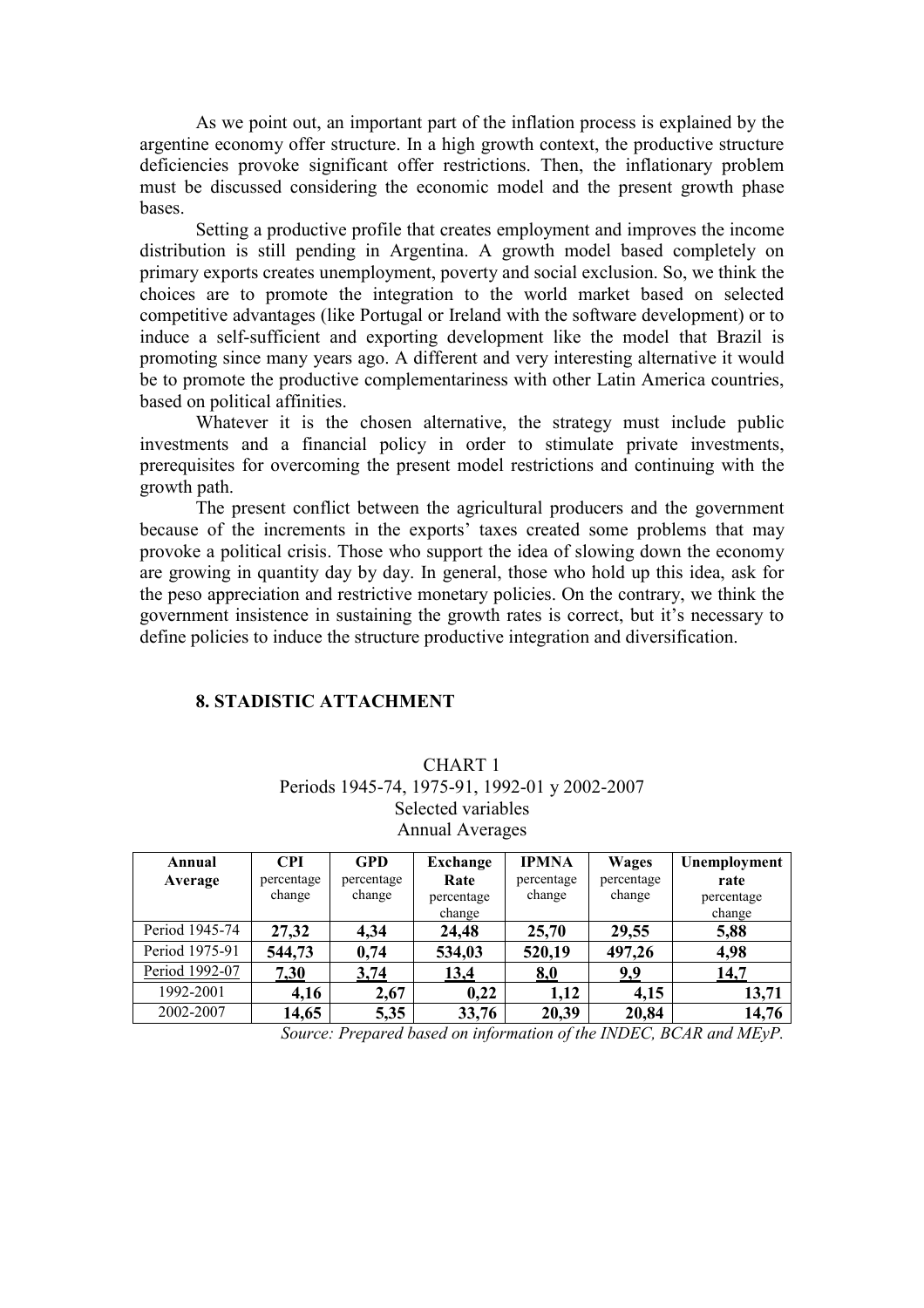# CHART 2 Periods 1975-1983

GPD and prices evolution (Annual Averages).

| Year | GPD percentage | Inflation |
|------|----------------|-----------|
|      | change         |           |
| 1975 | $-0.9$         | 182.6     |
| 1976 | $-0.2$         | 444       |
| 1977 | 6              | 176       |
| 1978 | $-3.9$         | 175.5     |
| 1979 | 6.8            | 159.5     |
| 1980 | 0.7            | 100.8     |
| 1981 | $-6.2$         | 104.6     |
| 1982 | $-5.2$         | 164.7     |
| 1983 | 3.1            | 343.3     |

Source: CEPAL and INDEC

# CHART 3 Period 1984-1989

# GPD and prices evolution (Annual Averages)

| Year | GPD percentage | Inflation |  |  |
|------|----------------|-----------|--|--|
|      | change         |           |  |  |
| 1984 | 2.2            | 686.8     |  |  |
| 1985 | $-4.6$         | 385.4     |  |  |
| 1986 | 5.8            | 81.9      |  |  |
| 1987 | 1.8            | 174.8     |  |  |
| 1988 | $-3$           | 387.7     |  |  |
| 1989 | -44            | 4923.3    |  |  |

Source: INDEC and BCRA

# CHART 4

Period 1991-1997 GPD and p

|     | GPD and prices evolution (Annual Averages). |                 |
|-----|---------------------------------------------|-----------------|
| ີ _ | Inflation                                   | $CDD$ noroontog |

| Year | Inflation | GPD percentage |  |
|------|-----------|----------------|--|
|      |           | change         |  |
| 1991 | 171.7     | 9.66           |  |
| 1992 | 24.9      | 9.08           |  |
| 1993 | 10.6      | 5.70           |  |
| 1994 | 4.2       | 5.84           |  |
| 1995 | 3.4       | $-2.85$        |  |
| 1996 | 0.156     | 5.54           |  |
| 1997 | 0.53      | 8.11           |  |

Source: INDEC and BCRA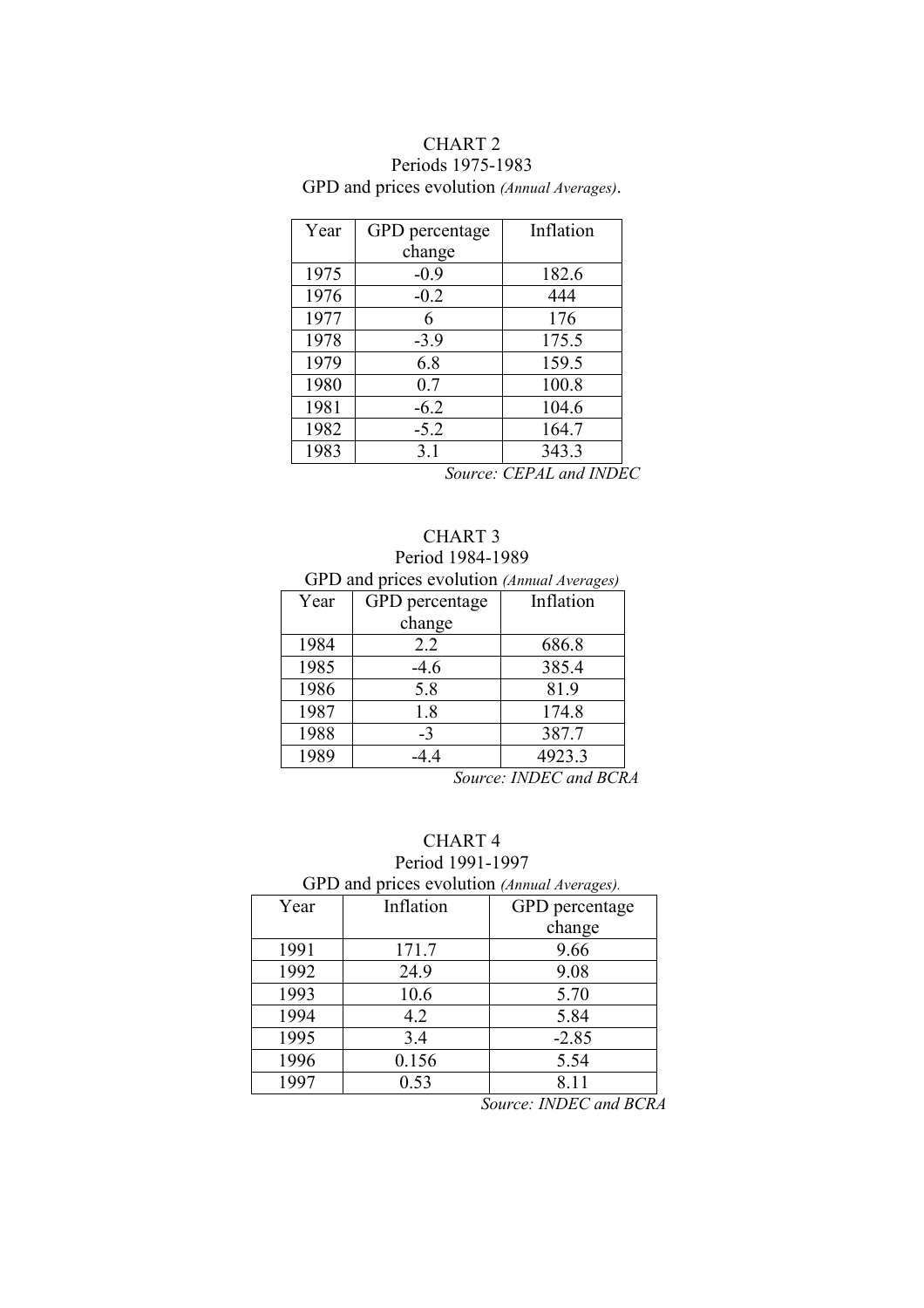|      | <b>GPD</b> |           |
|------|------------|-----------|
|      | percentage |           |
| Year | change     | Inflation |
| 1998 | 3.9        | 0,9%      |
| 1999 | $-3.4$     | $-1,2%$   |
| 2000 | $-0.8$     | $-0,9%$   |
| 2001 | $-4.4$     | $-1,1\%$  |
| 2002 | $-10.4$    | 25,9%     |
| 2003 | 8.8        | 13,4%     |
| 2004 | 9.0        | 4,4%      |
| 2005 | 9.2        | 9,7%      |
| 2006 | 8.5        | 10,9%     |
| 2007 | 8.7        | 8,8%      |

### CHART 5 Period 1998-2007 GPD and prices evolution (Annual Averages).

Source: INDEC

### CHART 6

Evolution of: Consumer Price Index (ICP) and Non Agricultural Wholesale Price Index (WPI), GPD, Exchange Rate, Nominal and Real Wages, and Annual Unemployment Rate. Accumulate Variations.

Base year,  $2002 = 100$ .

|      |            |            |          |            |         | Real    |              |
|------|------------|------------|----------|------------|---------|---------|--------------|
|      |            |            | Exchange |            | Nominal | Wages   |              |
| Year | <b>CPI</b> | <b>GPD</b> | Rate     | <b>WPI</b> | Wages   | (1)     | Unemployment |
| 2001 |            |            |          | 62,39      | 98.1    |         |              |
| 2002 | 100,00     | 100,00     | 100,00   | 100,0      | 100     | 100,0   | 24,3         |
| 2003 | 116,22     | 108,84     | 93,35    | 119,10     | 121,42  | 104,47  | 22,4         |
| 2004 | 121,10     | 118,67     | 93,35    | 127,91     | 136,67  | 112,86  | 18,10        |
| 2005 | 132,17     | 129,56     | 92,70    | 139,30     | 161,15  | 121,92  | 11,58        |
| 2006 | 146,58     | 140,52     | 97,28    | 151,00     | 194,57  | 132,74  | 10,18        |
|      |            |            |          |            |         | 144,89  |              |
| 2007 | 159,48     | 152,47     | 98,60    | 167,31     | 231,07  | (130.8) | 8,5          |

Source: Prepared based on information from INDEC and BCRA. (1) For the year 2007, the between brackets figure for the real wage was calculated using private estimation of the CPI.

# 9. BIBLIOGRAPHY

- Antonelli, E. (1984), "Modelo keynesiano con inflación (Keynesian model with inflation", Economy Area, UNSa (Salta National University), Discussion Meeting number 22, October.

- Arestis, P. and Sawyer, M. (2003), "On the Effectiveness of Monetary Policy and Fiscal Policy", Annandale-on-Hudson, The Jerome Levy Economics Institute, Working Paper No. 369, enero.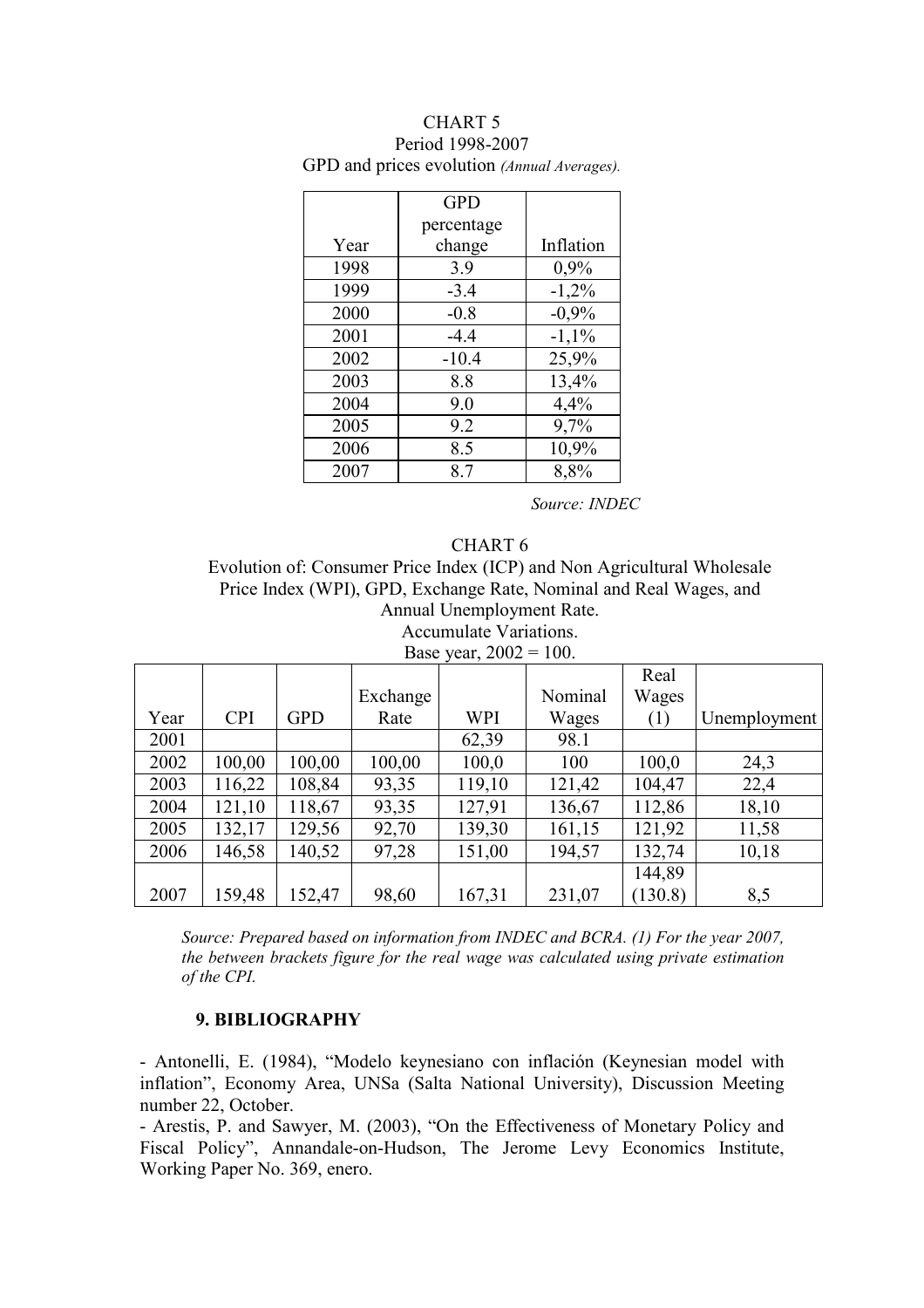- Arestis, P. and Sawyer, M. (2003) "Aggregate demand, conflict and capacity in the inflationary process", The Levy Economics Institute, W.P. 391, N.Y.

- Bailliu D, Garces M., Kruger M. And Messmacher M. (2003); "Explaining and forecasting inflation in emerging markets: The case of Mexico", Bank of Canada.

- Bresser, L. and Y. Nakano (1987); "La teoría de la inflación Inercial (The inertial inflation theory). Fondo de Cultura Económica. México.

- Braun, O. and Joy, L. (1968): "A model of economic stagnation - a case study of the argentine economy", in Economic Journal, 78, 312, December.

- Canavese. A. (1982); "The structuralist explanation in the theory of inflation". World Development, July.

- Cagan, P. (1956); "The monetary dynamics of hyperinflations", in Studies in the Quantity theory of money, Friedman (ed). University of Chicago Press.

- CENDA (2007), "Notas de la Economía Argentina (Argentine economy notes)", Number 4, December.

- CEPAL (1986), "Tres ensayos sobre inflación y políticas de estabilización (Three essays about inflation and stabilization policies)", Working paper number 18, Bs. As.

- Costa, Augusto, Axel Kicillof y Cecilia Nahón, "Las consecuencias económicas del Sr. Lavagna. Dilemas de un país devaluado (the economic consequences of Mr. Lavagna. Dilemmas of a devaluated country)", in Realidad Económica,  $N^{\circ}$  203, April-may 2004.

- Cortes Conde, R. (2005); "La economía política de la Argentina en el S. XX (the Argentine political economy during the 20th century)"; Ed. Edhasa, Bs. As.

- De Vroey, M. (1984), Inflation: A non-monetarist monetary interpretation, en Cambridge Journal of Economics, 8, pages. 381-199.

- Diamand, Marcelo (1972), "La estructura productiva desequilibrada argentina y el tipo de cambio (the imbalance argentine productive structure and the exchange rate)", en Desarrollo Económico, Nº 45, April June.

- Fizsbein, Martín (2007), "Inflación y restricción externa. La tradición estructuralista en la Argentina de posguerra, 1945-75 (Inflation and external restrictions. The Argentinean strcuturalist tradition during the second post-war period)", paper presented at 1st. Conference of Critic Economy, October 5 and 6 de October, Universidad Nacional de la Plata, Argentina.

- Flemming, J. S. (1978); "Inflación (inflation)"; Ed. Huemul, Bs. As.

- Frenkel, R. (1984), "Salarios e inflación en América Latina (wages and inflation in Latin America)", in Desarrollo Económico, October, Buenos Aires.

- Frenkel, R. and Rapetti, M., "Monetary and Exchange Rate Policies in Argentina after the Convertibility Regime Collapse", Buenos Aires, Cedes.

- Friedman, M. (1956). "The quantity theory of Money. A restatement". Friedman, M. (Editor), Studies in the Quantity Theory of Money, University of Chicago Press.

- Friedman, M. (1968). "The role of monetary policy", in American Economic Review, vol. 58, number 1, March.

- Friedman, M. (1970). "A Theoretical Framework for Monetary Analysis", in Journal of Political Economy (JPE), vol. 78, issue 2.

- Gigliani, G. (2007) "La inflación en el capitalismo dependiente (Inflation on dependent capitalism)", in Realidad Económica.

- Harberger, A. (1977), "Una visión moderna del fenómeno inflacionario (a modern view of the inflation phenomenon)", in Cuadernos de Economía, Number 43. Chile.

- Heyman D. and F. Navaja (1990), "Conflicto distributivo y déficit fiscal. Notas sobre la experiencia Argentina (Distributive conflict and fiscal deficit. Notes on the